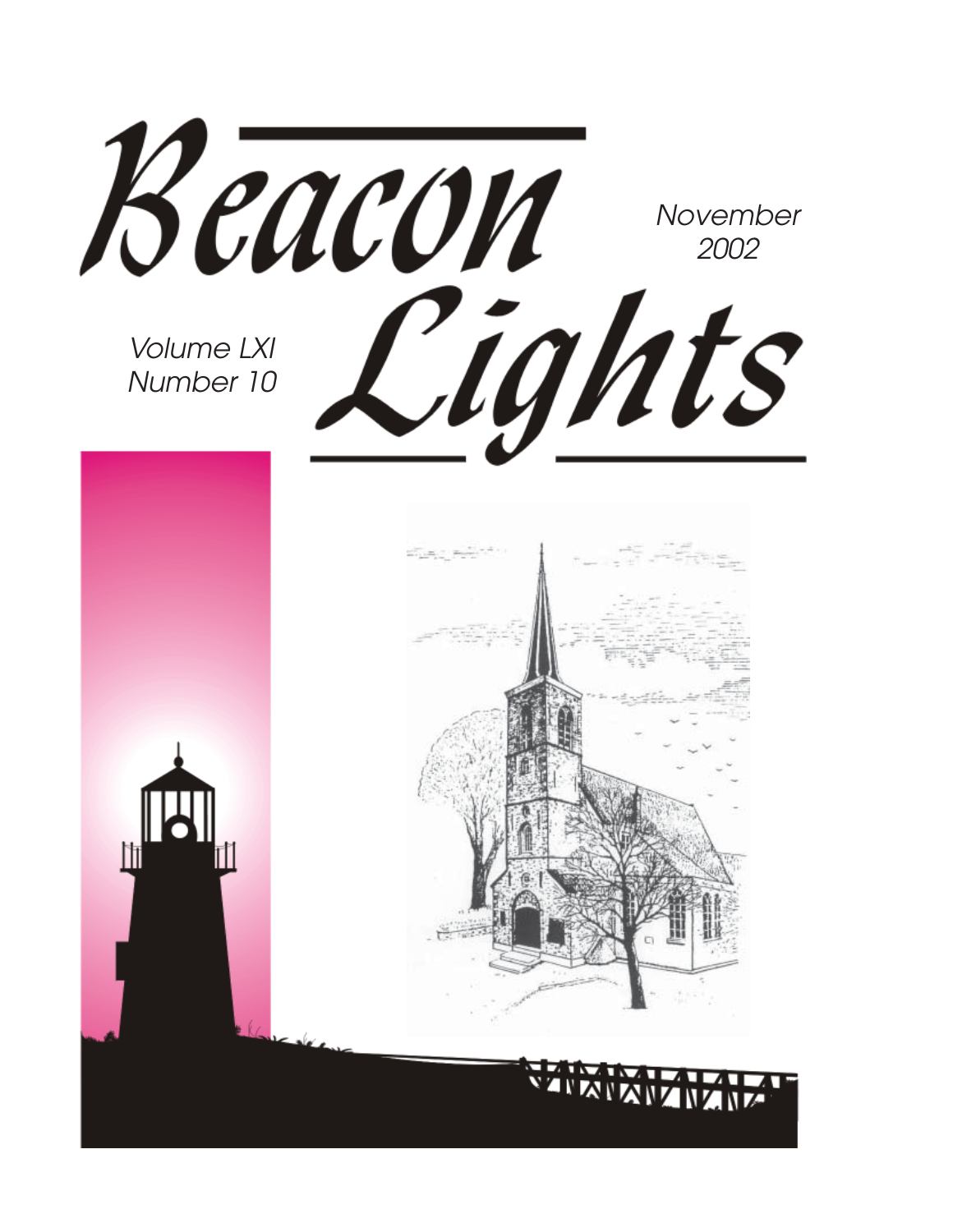#### **BEACON LIGHTS**

#### **Table of Contents**

| 3                                       | <b>EDITORIAL</b><br>How Can We Improve? - This Is What You Said                                        |
|-----------------------------------------|--------------------------------------------------------------------------------------------------------|
| 4                                       | <b>FRUITFUL BRANCHES</b><br><b>Fearfully and Wonderfully Made</b>                                      |
| 5                                       | <b>GEM OF THE MONTH</b><br><b>Thanksgiving</b>                                                         |
| 6<br>8                                  | <b>STORY TIME</b><br>The Fourth Man (Chapter 23): The Fourth Man<br><b>Addendum for the Fourth Man</b> |
| 9                                       | <b>PASTOR PROFILE</b><br><b>Rev. Arie den Hartog</b>                                                   |
| 11                                      | DEVOTIONAL<br><b>Watching Daily At My Gates</b>                                                        |
| 15                                      | Music<br>High Importance: Instructing Our Youth in Psalms                                              |
| 16                                      | CHURCH FAMILY<br>I have a Dream of Charity and Love Above All<br><b>Else</b>                           |
| 19                                      | <b>OUR YOUNG PEOPLE'S FEDERATION</b><br><b>Federation Board Update</b>                                 |
| 20                                      | <b>CREATION THROUGH THE SPECTACLES OF SCRIPTURE</b><br><b>Finding Fulgerites</b>                       |
| 21                                      | <b>WHERE WE STAND</b><br>Dispensationalism (1)                                                         |
| 22                                      | <b>CHURCH HISTORY</b><br><b>Mayflower Church</b><br>The Village Church of Emmen                        |
| 23                                      | <b>LITTLE LIGHTS</b><br><b>The Package</b>                                                             |
| <b>CHURCH NEWS</b><br><b>Back Cover</b> |                                                                                                        |

EDITOR John Huizenga

ASSOCIATE EDITORS Aaron Cleveland Randy Vaalburg

SECRETARY

EDITORIAL STAFF Jeff Kalsbeek David Langerak Kris Moelker

EXECUTIVE FEDERATION BOARD Cory Terpstra (President) Trevor Kalsbeek (Vice-President) Maria Bodbyl (Secretary) Nathan Yonker (Treasurer) Jeanine Boeve (Librarian) Audra Bol (Vice-Secretary) Brad Pastoor (Vice-Treasurer) Brad Duistermars (Youth Coordinator) Rev. Doug Kuiper (Spiritual Advisor)

BUSINESS OFFICE Beacon Lights P.O. Box 144 Randolph, WI 53956 Phone: (920) 326-6186 Email: huizenga@powercom.net

BEACON LIGHTS ON TAPE A free service to the legally blind. Contact Sam Copple 659 Lincoln Ave. NW Grand Rapids, MI 49504 Phone: (616) 774-4132 Email: SamCopple@email.msn.com

CHURCH NEWS ANNOUNCEMENTS Melinda Bleyenberg Email: dmb41101@hickorytech.net

BOOK SALES Becky Kalsbeek

TYPESETTER Robert Vermeer

PRINTER James Huizinga

MAILER Staff

Beacon Lights is published monthly by the Federation of Protestant Reformed Young People's Societies. Subscription price is \$10.00. Please send all correspondence, address changes, subscriptions, and article submissions to the business office.

#### EDITORIAL POLICY

The articles of Beacon Lights do not necessarily indicate the viewpoint of the Editorial Staff. Every author is solely responsible for the contents of his own article.

The Beacon Lights encourages its readers to contact the business office with any questions or comments. Letters may be edited for printing. We will not publish anonymous letters, but will withhold names upon request.

If any material of Beacon Lights is reprinted by another periodical, we will appreciate your giving the source and forwarding the printed periodical to the business office.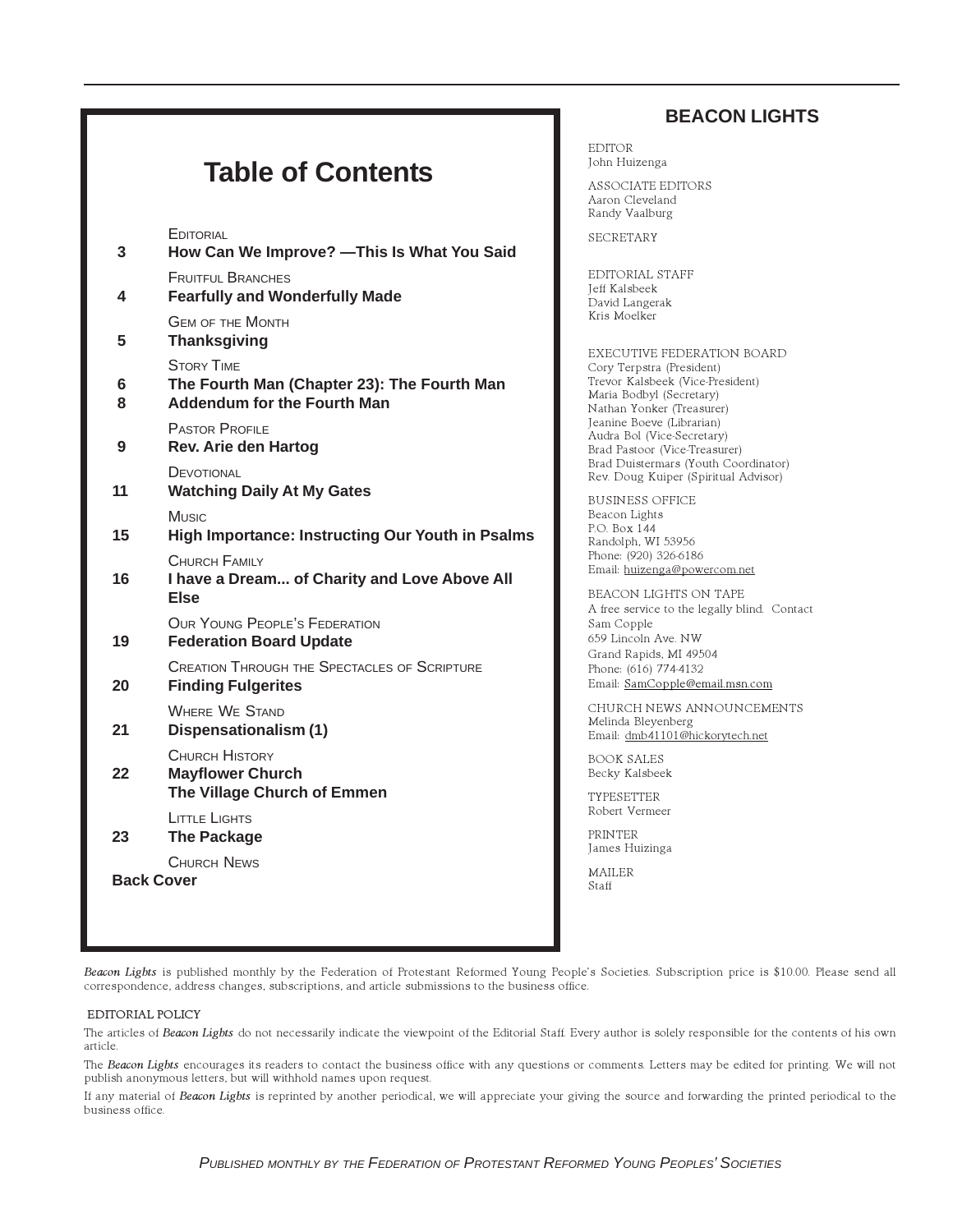### How Can We Improve? —This Is What You Said



by John Huizenga

In the August/September issue we asked for your<br>suggestions for improving *Beacon Lights*. We<br>also had the young people who attended the con-<br>vention fill out a survey asking which topics were n the August/September issue we asked for your suggestions for improving *Beacon Lights*. We also had the young people who attended the conof interest, which writing style and writers were most attractive, and which rubrics currently in *Beacon Lights* were the most beneficial. We had about a dozen responses to the article, and I have a stack of about 450 surveys from the conventioneers. I want to thank you for your time and interest in our work. I also want to extend a special thanks to those who helped distribute the surveys at the convention.

I have looked through all of the surveys and listed below the comments that were jotted down. I have not yet had time to do a thorough analysis of the survey, but I plan to round up some help to do this soon and publish the results.

Your words of encouragement and suggestions are much appreciated. We will take these suggestions, and with prayers for wisdom we will put forth energy to make *Beacon Lights* an interesting and spiritually edifying magazine for godly young people.

#### **Responses to the article:**

- A week in a young person's life
- Articles on inconsistent living
- Controversies in a young person's life
- Critique of evolutionist writings
- More articles from parents, grandparents, and young people
- More articles on school
- More graphics and pictures
- Question/answer section
- Topics addressed in school by high school teachers
- Variety in type size and font
- Word search puzzles based on Bible stories written by young people

#### **Survey comments from Convention:**

- Address the issues young people deal with (many)
- Aimed more at shaping a teenage life
- Articles about dating, sex, drinking, and smoking
- Articles about sports
- Articles on staying in shape
- Articles that apply to daily living and promote discussion
- Articles that grab your attention right away
- Better stories
- Carefully selected writers
- Change the Church History
- Change the cover
- Definitely keep Little Lights
- Don't use such big, hard-to-understand words
- Enjoy the poems (many)
- Fictional stories
- Keep it the same (many)
- Keep the Confessions of Faith section
- Keep the Fruitful Branches section
- Keep the Pastor Profiles and Church History
- Keep up the Devotionals (many)
- Learning experiences in life
- Make *Beacon Lights* bigger
- Make it easier for young people to understand (many)
- Modern issues and today's news
- More articles by pastors about specific trials and actions of young people (many)
- More articles describing how we can help
- More articles that encourage dating
- More controversial issues
- More devotions
- More From the Pastor's Study
- More geared toward young people (many)
- More humor
- More ideas of younger people
- More input from young people (many)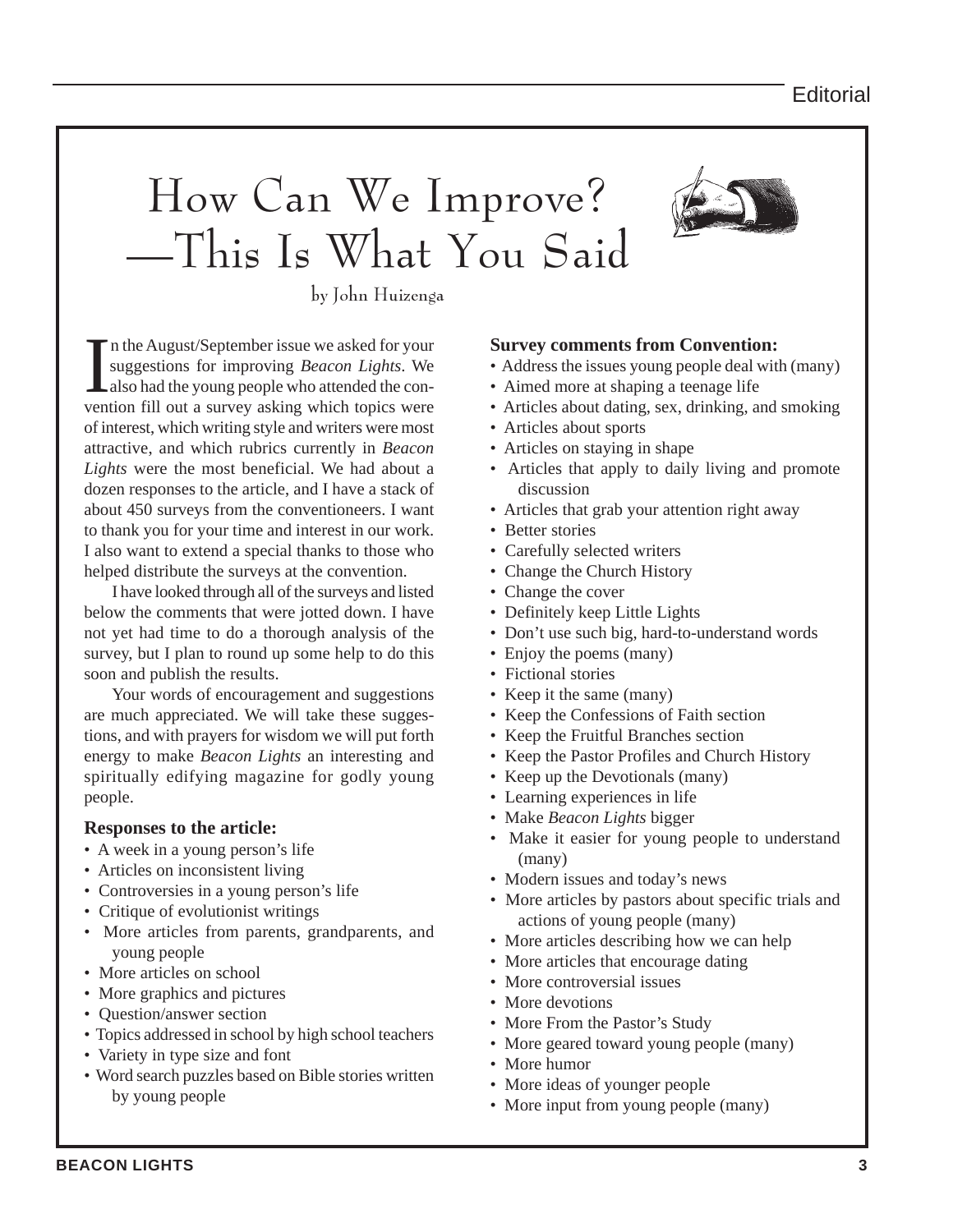- More interesting articles
- More interesting topics and real stories
- More older people and parents articles
- More on mission work and how we can help
- More poems and less Dutch fictional stories
- More stuff on dating
- More young people writing about everyday life
- Newer subjects

Fruitful Branches

- No more articles on how "dating is bad"
- No more editorials or poems
- Not so structured and strict
- Personal experiences from young people

 $\overline{\mathcal{S}}$ 

- Shorter articles
- Showing your faith in your job
- Stories for young people

# Fearfully and Wonderfully Made

by Sara Huizinga

*Psalm 139:14 "I will praise thee; for I am fearfully and wonderfully made; marvelous are thy works; and that my soul knoweth right well."*

One of the most intricate parts of the body is the<br>bone structure. There are many different sizes<br>and shapes of bones. Long bones are found in<br>the thighs and arms of a human. Short bones are located bone structure. There are many different sizes and shapes of bones. Long bones are found in the thighs and arms of a human. Short bones are located in the wrists and ankles. Flat bones, which are usually broad and thin, make up the skull, ribs, shoulder blades, and sternum. These bones are the structural framework of our body.

God created bones with four basic functions. The first one is support. Some bones must bear great weight while others make up the delicate structure of our fingers and toes. The second function is protection. Bones serve to protect the more complex structures in our bodies that keep us alive. Examples of this would be the rib cage which protects the lungs and the heart, or the skull which protects the brain. Without these special hard coverings our body's more delicate structures would be exposed to all outside forces. The third function is movement. Muscles are firmly attached to bones and as they contract, they pull on the bones. This pulling produces movement, whether it be bending or straightening. The

fourth and final function is mineral storage. Bones are the storage place for calcium, one of the body's most needed minerals. Our body must constantly maintain a normal steady state. This steady state depends on the rate of calcium movement between the blood and the bones. Calcium moves more rapidly out of the blood into the bones when the blood calcium concentration increases. On the other hand, calcium moves swiftly out of the bones

back into the blood once the blood concentration decreases.

In the Bible God speaks about the significance of bones. In Genesis 2:23 we read of Adam's view of Eve, his helpmate. "And Adam said, This is now bone of my bones, and flesh of my flesh: she shall be called Woman, because she was taken out of man." Eve was formed out of a bone, namely the rib, of Adam. She was a part of man down to the physical structure of her body. This symbolizes the fact that Eve was in the subordinate position. Adam was formed first and then Eve. She was not inferior to Adam, but he did have dominion over her.

Another text that speaks of bones is John 19:36. This passage refers to the body of Christ after He was hang-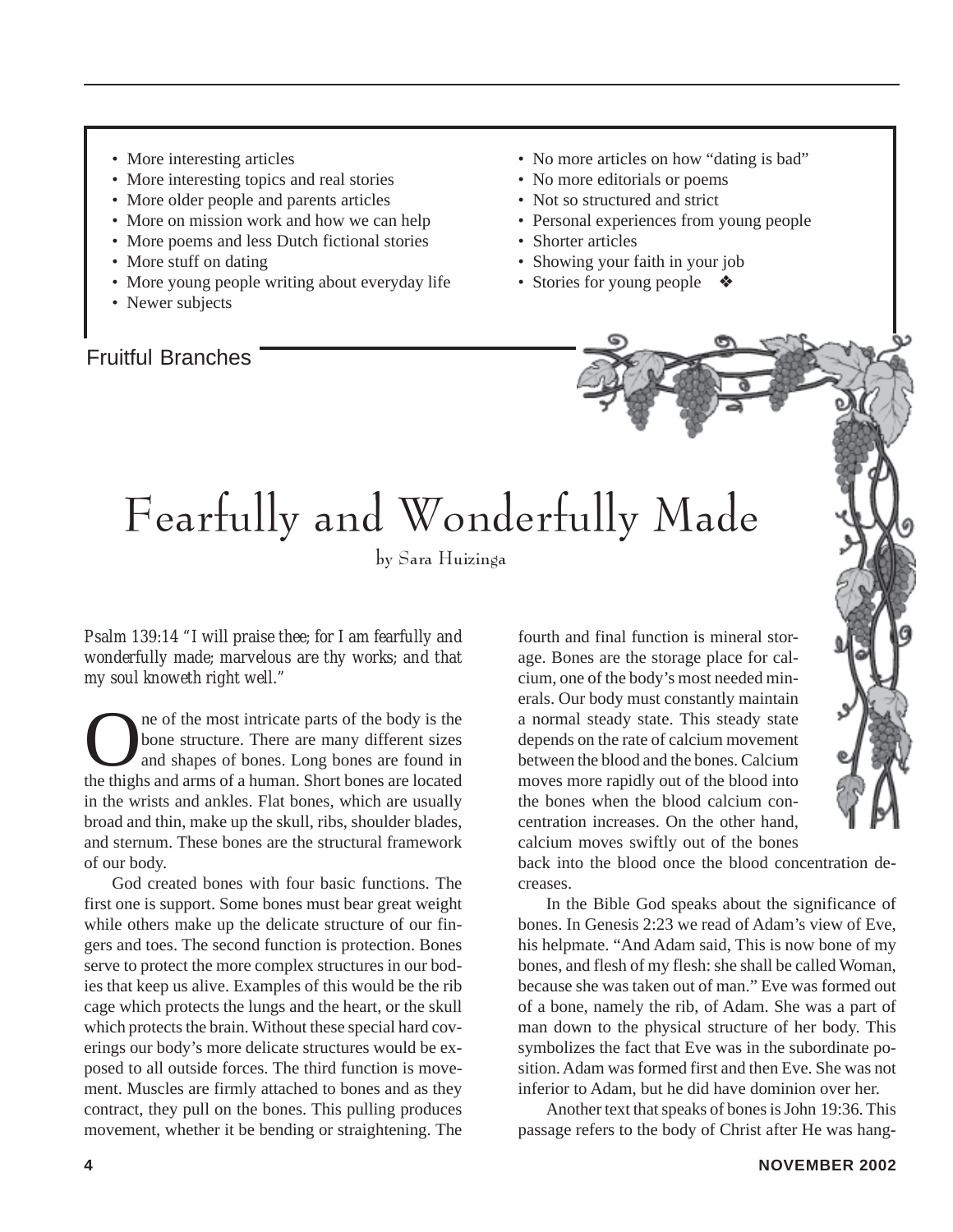Gem of the Month

ing on the cross. "…A bone of him shall not be broken." This passage is a fulfillment of Scripture and also a picture of the righteous. In Psalm 34:19 we read that the righteous have many afflictions, but the Lord always delivers His people. Verse 20 goes on the say that the righteous keepeth all his bones and that none of them are broken. Therefore Jesus' bones were not broken because He was righteous. His flesh was broken, but God would not allow His skeletal frame to be mutilated.

Ephesians 5:30 is one of the clearest and most important scriptural reference to bones. This verse says, "For we are members of his body, of his flesh, and of his bones." We, the children of Christ, are not only *partakers* of His body as we read in the form for the Lord's Supper, but also *members* of His body and bones.

Bones are a necessity for earthly life, and yet for the child of God there needs to be something more. We need the breath of Christ to make us alive and beautiful. In Ezekiel 37 we read about a valley of dry bones. God showed Ezekiel all the dry bones and then asked him a question. The Lord asked, "Son of man, can these bones live?" Ezekiel stated, "O Lord God, thou knowest." God then replied that He would cause breath to enter the bones so that they would live. This relates to the physical bones of our human body. As a result of sin even the physical body is corrupt. When God formed man, He breathed into man the breath of life. Without that breath we would be nothing but the dust of the ground. With the breath of Christ our dry bones receive health and strength.

God created us with living bones. Bone formation constantly takes place, long after the bones have stopped growing in actual size. Each and every bone plays a significant role in maintaining our body. We are creatures of God and He created us for the sole purpose of revealing His power and majesty. In everything we do we are called to glorify Him.

God breathed into us the breath of life and as we read in Genesis 1:31, "And God saw everything that he had made, and, behold, it was very good." ❖

*\_\_\_\_\_\_\_\_\_\_\_\_\_\_\_\_\_\_\_\_\_\_\_\_\_\_\_\_\_\_\_\_\_\_\_\_\_\_\_\_\_\_\_\_\_\_\_\_\_\_\_\_\_\_\_ Sara is a member of Hope Protestant Reformed Church in Grand Rapids, Michigan.*

# Thanksgiving

by Kris Moelker

*C* e thank Thee Lord, that thou art God.<br>Thou who art our almighty King,<br>Our availative Lither Our everlasting Father, The Prince of spiritual peace.

 $\mathcal{O}_{\mathcal{U}}$  e thank Thee Lord, for Thy sovereignty. All things are in Thy control. Before the world was created We were in Thy special plan.

W e thank Thee Lord, for Christ Thy Son. He left His home in Glory And to this sin cursed earth He came. Perfectly He bore our shame.

 $\mathcal{O}(\mathcal{U})$  thank Thee Lord, that thou hast formed A church with many members Purchased with Thy Son's precious blood Which He shed on Calvary.

 $\mathcal{O}_{\mathcal{U}}$  e thank Thee Lord, for Thy great love Which in our lives is displayed. We know Thou art ever with us Upholding us every day.

**Me** thank Thee Lord, for fellow saints Who assist us day by day. Brothers and sisters in the Lord Care for us in special ways.

**Me** thank Thee Lord, for this season. A time for us to rejoice In the gift of Thy beloved Son Who came to free us from sin.

 $\mathcal{O}_{\mathscr{U}}$  e thank Thee Lord, the day will come When our bodies will be changed. No more sin, sorrow, pain, or death Perfectly we will praise Thee.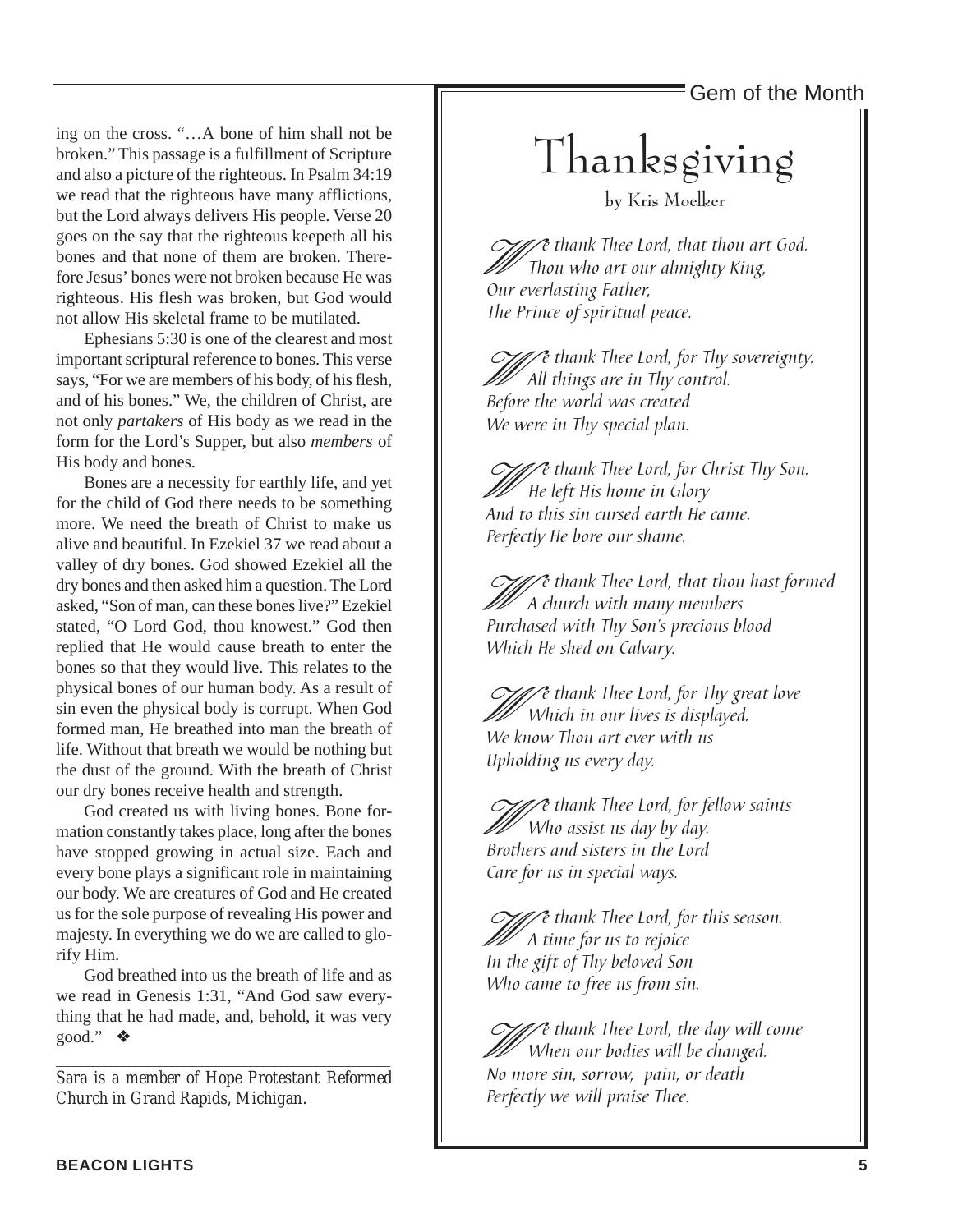### The Fourth Man

A Story from the Time of the Afscheiding

by P. S. Kuiper translated by Rev. Cornelius Hanko

#### **Chapter 23 The Fourth Man**

**I** t was a beautiful Saturday evening, a few weeks after the departure of the emigrants. Maarten and Ko Boelhouwer sat pleasantly resting after their day's work. They were always inseparable friends, even though much had changed in their lives. They, formerly boys, had grown up to be sturdy young men, both of whom already wore a beard.

Koen drew pleasantly on a bitten-off little pipe, while Maarten clamped a small cigar between his teeth: after all, it was Saturday evening!

Recently Koen had also started working in the weavers' shop of the Ham family, where he had taken the place of his father. His father could no longer perform the heavy work of a black weaver and had gone back to the spinning wheel. He now earned less than his son, but Koen did not forget his parents' needs.

Maarten was for some time already the indispensable co-worker of his father, especially now that his grandfather was completely retired from the business. The old man, who could barely walk, sat contently in an armchair next to the bench. Noisy swallows screamed continuously over the farm, and the crickets chirped everywhere. It was as if you could smell the coming summer in the atmosphere.

Maarten and Koen were generally too restless to sit quietly on a bench in the evening like grandfather. But this time they were too much aware of the approaching Sunday. Both had recently made confession of their faith and tomorrow they might celebrate the Lord's Supper together with the congregation. Then they would sit in

the lowly house of Gijsbert Haan at a plain table with the simple stone plates and cups.

Reverend Simon Van Velzen<sup>1</sup> of Amsterdam had arrived already at noon from Bulwalda at the Kerkbrink in a yellow coach.

"Isn't your father at home?" Koen suddenly broke the silence. "No, he fetched Reverend Van Velzen from the coach and brought him to his destination."

"Yes, yes! quite a different arrival than that of Reverend Buddingh eleven years ago in the hollow of the night!"

"You can say that again, man! It is a good thing that king William II now reigns!"

"I will never forget that Sunday as long as I live, it was simply horrible!"

"That it was!" agreed Maarten. He turned to his grandfather: "Do you still remember that you said to me that we were cast into the fiery furnace?" The old man nodded thoughtfully. "That we were, boys, but the fourth man was also present." The young men looked at him inquiringly.

"Do you mean," Koen stammered, "that the angels were round about us?"

"Exactly, my boy. And not only on the 12th of June. Lately, now that I have nothing else to do, I have thought a lot about that. God promises us in Psalm 91 that He will give him angels charge over us. He fulfilled that promise to Shadrach, Meshach and Abednego. He still does that. A "fourth man" took care that on Pentecost Monday a wheel broke on Jan Donker's wagon right at our house, Maarten. By that our whole family became involved in the Secession. A few days later, Koen, your father was left in the lurch by the deaconate and attacked by the liquor devils. Later he himself told you about it, and me also. It was again the "fourth man" who pro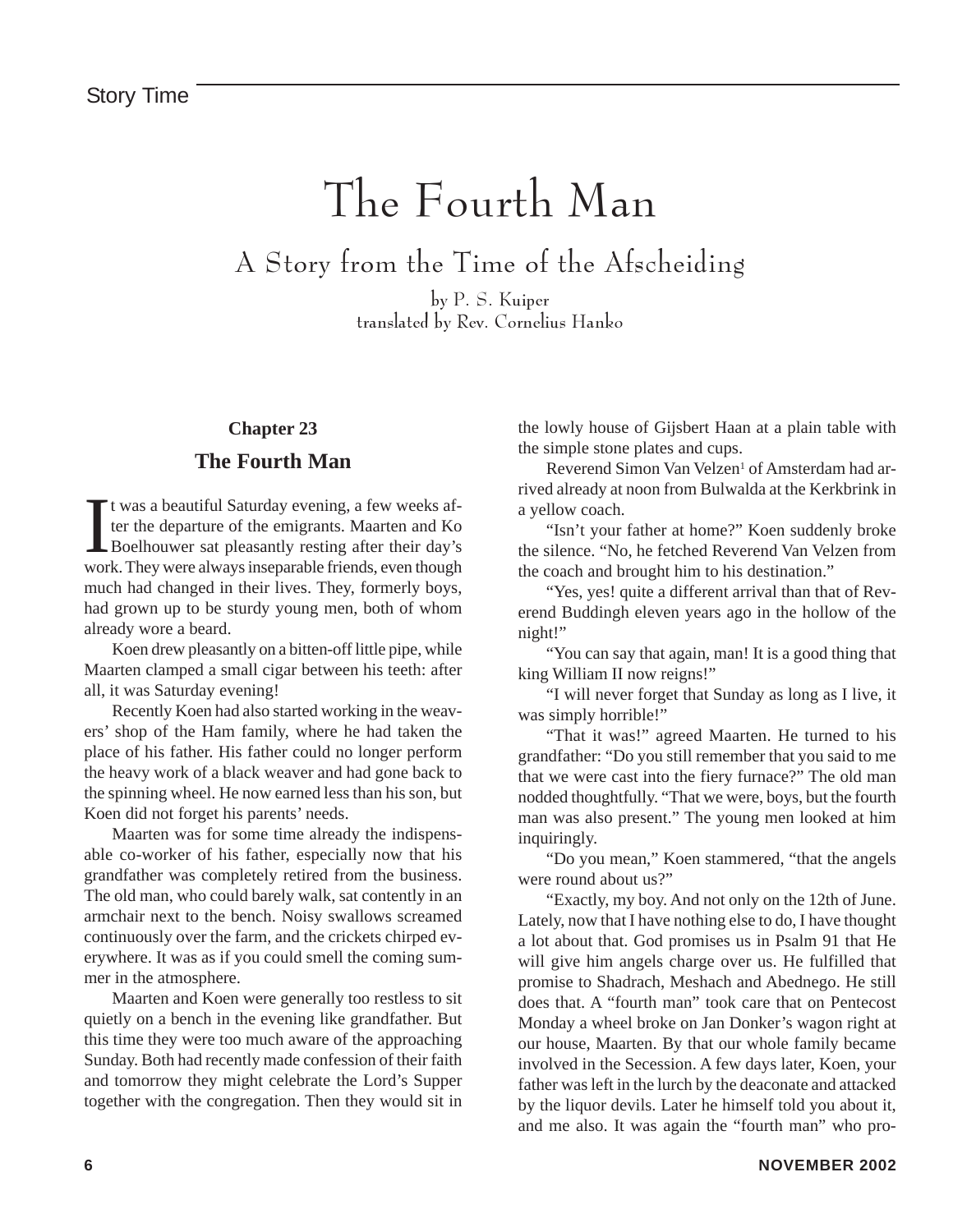tected him and protected your entire family from ruin. Your family joined our congregation and your father obtained a new boss, who later also joined us. It was the "fourth man" who brought Reverend Buddingh safely into the town and saw to it that he was not too soon detected. The "fourth man" watched over us also on that horrible Sunday. He prevented an untimely ending of our morning service. In the afternoon He helped a number of people to get away and He gave those mistreated the strength to endure.

"He went with you, Maarten, when your companions cast you out and booed you. He stood next to your spinning wheel, Koen, when they plagued and teased you. The walls of the court house in Amsterdam could not stop him, so that our brethren from Loosdrecht and Gaveland could sing their psalms even there. And when Gerbert Hogebirk died before the court, the fourth man immediately carried his soul to its Sender. He is on board the ships that are bringing our friends over the ocean. He will also watch over us by day and by night and always. For the Lord has promised that."

When the old man was silent because of exhaustion. silence reigned for quite a while on the bench. His words had not only given new meaning to the past, but also courage for the future.

Suddenly Leo, the young dog—Bas was dead already for years—began to bark. He did not know enough to quit and tugged at his chain. "That will likely be your father," offered Koen. "No," answered Maarten, "then he barks differently. A stranger is coming, one who seldom comes here. It can very well be even a good acquaintance." It proved to be an acquaintance, but not a good one.

On the farm appeared the forceful figure of Peter De Nooij. The policeman was in uniform and carried a small box.

The two young men felt an unpleasant sensation when they saw the old enemy of the Secessionists approaching. However De Nooij also did not seem at ease. He was walking quite slowly, which was unusual for him. He wore his cap at an angle, which he otherwise never did.

"Good evening, folks," he began hesitantly.

"The same to you, De Nooij," grandfather answered without showing any sign of emotion, "nice weather this evening! You certainly are not coming to bring some unpleasant message, are you?"

"No. Not that, hm, I am actually coming for my wife, you see."

"Aha, is Geijsbertje Vlaanderen your new boss? Doesn't she come from Huizen? But take a seat, De Nooij! There is room enough on the bench."

"No, no." answered the policeman nervously. "I am on duty tonight, however, …hm…"

All at once he took a step forward and placed the small box on the lap of the old man. "On behalf of my wife I came to bring you this, Boelhouwer! It is for... for tomorrow. You may use it as long as you have need for it. Eh…now, make good use of it."

He saluted stiffly and hastened off from the yard again noticeably faster than he had come, newly accompanied by Leo's barking.

A strange expression had appeared on grandfather's face. His shaking fingers touched the shiny locks of the little box. His grandson quickly came to his aid and soon the cover clicked open. At the same moment Maarten and Koen both uttered a cry. In the light of the evening sun the dull glimmer of pure tin plates and cups showed itself.

"That is surely not possible!" stammered Maarten.

"Not as far as people are concerned," answered grandfather, deeply moved, "but with God all things are possible. Tomorrow we may partake of the bread from these plates and of the wine from these cups."

Koen jumped up at once and reached for his cap. I am going to run after him to thank him!" he cried spontaneously.

But the old man withheld him. "This evening Pieter De Nooij has possibly carried out the most difficult task in his whole career. Don't make it harder for him, boys. You can better bring this little box to Gerrit Meijer. Actually he now has charge, as it were, of the congregation, now that Gijsbert Haan has left."

They still remained sitting for a little while, overwhelmed by the unexpected happening. The old grayheaded man wearily straightened his back.

"Here we see again that God sometimes chooses ways of which we do not even dare to dream. Now He uses even our worst enemy and his wife. How it came about that they did this we likely will never find out. But it gives courage for the future! The Holy Spirit can still perform wonders in the hearts of those who remained behind in the Hervormde Kerk (The State Church). He can also stop the disputes in our secession churches and restore peace.<sup>2</sup> I hope fervently that you may still experience that.

"And for that do not forget the fourth man."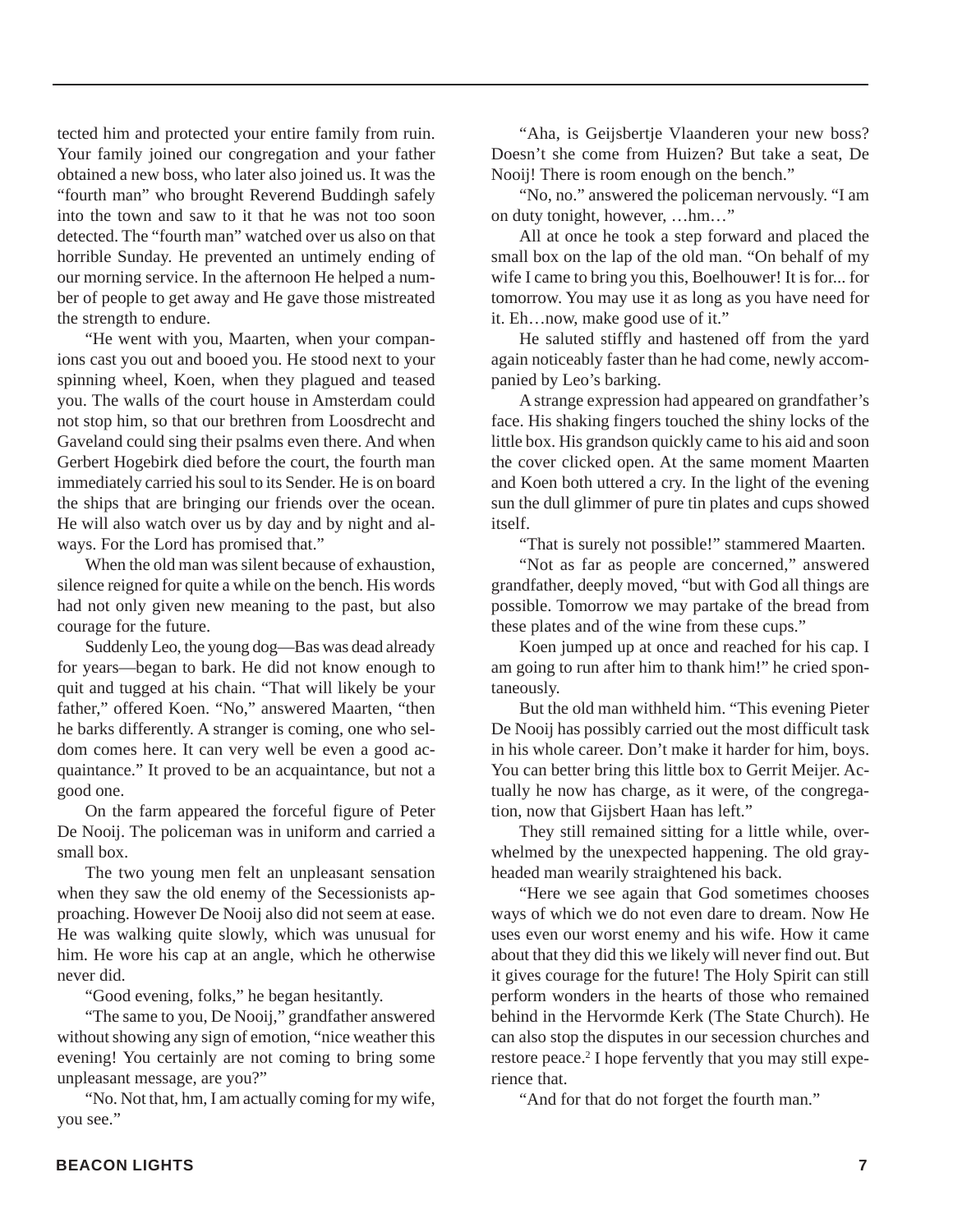Then, soon after, when Maarten and Koen, still impressed with what was spoken, left with the little box, the old man hobbled to the gate. There he stood leaning against the large linden tree watching the young men until the shadows of the night made it impossible to see them. Then he turned to the west. Night was coming, but the fiery red in the evening sky predicted that God would send a new day.

And a new Day.

The end. ❖ \_\_\_\_\_\_\_\_\_\_\_\_\_\_\_\_\_\_\_

<sup>1</sup> Simon Van Velzen was one of the men who left the State Church with De Cock, Van Raalte, Brummelkamp, Scholte and Gezel-Merberg.

2 After the Secession, the churches had many problems, some of which resulted in divisions and departures from the denomination.

### Addendum for The Fourth Man

In this story free use is made of the scarce data and traditions that have been saved from this anxious time. That implies that most of this did not actually happen. The main persons are the product of the imagination. The tragic attack on the farm of Gijsbert Haan on June 12, 1836 is (alas) indeed an historical fact. However, similar acts of violence did occur in the Netherlands in those years.

In the present-day Hilversum there is very little of the old weaver's town left. Most of the houses and farms of that time have disappeared and many streets have been renamed.

On the Kerkbrink may still be found the old church tower (The church was replaced in 1891 with a larger one), the court house (now a civic information center), and the "Large Tavern" (now a hotel called "The courtyard of Holland"). Also the old toll house at the parting of the ways to Baarn and to Utrecht is still there (now a café). "De Jonghe Graaf van Buuren" is still being used. The wooden Hondenbrug was replaced in 1929 by a stone bridge, which still bears the same name. The burial place "Ponder dying," in which many persons mentioned in this story were buried, was closed in 1943 and soon will disappear.

Gijsbert Haan and his traveling companions reached the United States at the end of May or in the beginning of June 1847. They migrated to the state of Iowa, where Reverend Scholte established a colony.

Gijsbert Haan later resided in Grand Rapids, Michigan. There he played an important role in the organizing of the Christian Reformed Church in 1857.

Also Jan Roest did well in America and filled important offices.

After their bitter experiences in Hilversum Jan Hartog and his companions returned to Bunschoten. Two weeks later a Secession congregation was organized in this town. Reverend Buddingh ordained among others Jan Hartog as elder and instructor Beuker as deacon. At that occasion he also baptized the infant Bort Hartog and a small daughter of Jacob Baas. That took place in a cellar!

The Secessionists from Bunschoten were severely persecuted. They had soldiers billeted in their homes. The soldiers had orders to plague them as much as possible! This was referred to as a "Pleasant Household."

Instructor Beuker, county constable Koelewijn and the night watchman Nagel were fired from their positions.

Karssemeijer and Reijmerink, after their shameful treatment in the prison, were also summoned to the court in Amsterdam. The sentence read: one month in prison for Karsemeijer and two months for Reijermink. However they appealed to the court in Den Haag, which diminished Karsemeijer's punishment to three days, because of "remarkable mitigating circumstances." Reijmerink was completely exonerated.

Reverend Buddingh was arrested in 1838, two years after he preached in Hilversum. The fines that were laid upon him because he preached in "forbidden" gatherings had by that time amounted to 40,000 guilders!

His household goods were sold and he himself spend seven years in prison in Middelburg.

In 1848 he also emigrated to the United States. Following that he completely broke away from the secessionists and went his own way. He died in 1870 in Goes.

Mayor Barend Andreissen and the town secretary, Albertus Perk, who played such a bad role in the Secession, were actually capable leaders. Accordingly, a street was named after both of them. There is also a street serving as a reminder of Dr. van Hengel.

After the Secession of 1834 there followed another withdrawal from the Hervormde Kerk in 1886: the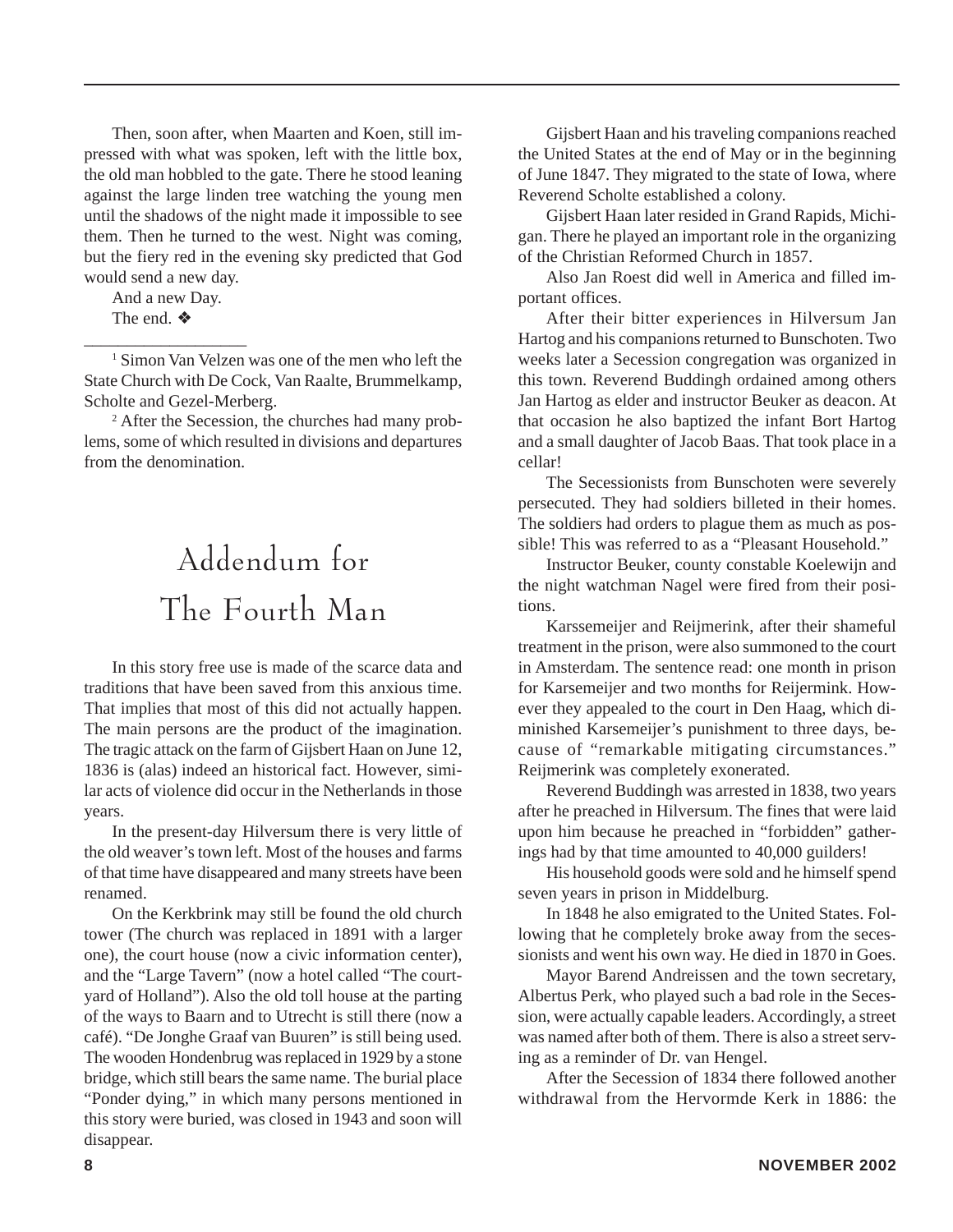Doleante. In this the well-known Dr. Abraham Kuyper played an important role.

In 1892 the churches of the Secession and Doleantie joined together as the "Reformed Churches of the Netherlands." All of the separated churches did not join with them: the Christian Reformed Churches.

Cornelis van Ravenswaay, a classmate of Maarten in this story, later became religion instructor in the Hervormde Kerk. His eyes were opened to the departure from God's Word; therefore, after 1858, he arranged a gathering every Sunday afternoon or evening in a small building at the Kleine Krakebeen, the present Ruitersweg. Every visitor brought along his own chair.

The movement that bore the name "The Prayer meeting" existed for thirty years. Thus Cornelis van Ravenswaay prepared the way for the Doleantie on February 19, 1888. However he himself remained Hervormde until his death in 1900.

Constable Peter de Nooij died in 1876 at the age of 88 years. His wife Gerijsbertje Vlaanderen, who gave her tin cups and plates to the Secessionists, died in 1889 when she was 85 years old.

Her grandchild Alida de Nooij with her husband Dirk Kuiper chose for the Doleantie in full conviction. These were my great grandparents.

The author. ❖

Pastor Profile

### Rev. Arie den Hartog (1)

#### edited by Kris Moelker

I have probably lived in more places during my life time than most people. This has made my life exciting. Most of all, I am thankful to the Lord for His providence and the many things I have learned and ex have probably lived in more places during my life time than most people. This has made my life excit- $\angle$ ing. Most of all, I am thankful to the Lord for His perienced in all of these places. I was born in the Netherlands in a small town called Lexmond. My family immigrated to Canada when I was just one year old. Life in Holland was difficult at the time we immigrated, and it seemed there was great promise, adventure and opportunity to immigrate to Canada. We settled in Canada near

Edmonton, Alberta. We lived among a very large Dutch immigrant community, so I learned the Dutch language well. By the time I went to first grade, I still did not know one word of English. We had some very hard times in Canada. Our family was large and we were quite poor. Part of the time, my family homesteaded. When we were still in Holland, all of this seemed very exciting and opportunistic. Reality was quite different. The weather was extremely cold and the homestead was far from civilization. There were no roads to our homestead and, of course, no running water or electricity. Finally, when

we could endure it no longer, we moved to a farm near Edmonton where by father was employed by a farmer who was in a better financial situation than we were and managed to build up a large farm, at least for those times.

I am thankful that I was raised in a strong Reformed home. I never saw my father with any other book in his hands than a theology book. He did a lot of reading. Theology was often discussed in our home. Doctrinal issues being debated in the various Reformed denominations were often talked about in the home. We also

> learned practical Godliness, love for the truth and love for the true church of the Lord. My mother especially was the great influence for Godliness in the years of my childhood. As a result, the church was always central in our lives as a family. The second result of this was that I felt very early already, in my mid teens, that I was called to the ministry and began to pray that the Lord would guide me and enable me to sustain the rigors of study and preparation for the ministry.

> I can remember how very real peer pressure was in my teens. How often we went along just to be accepted and to re-

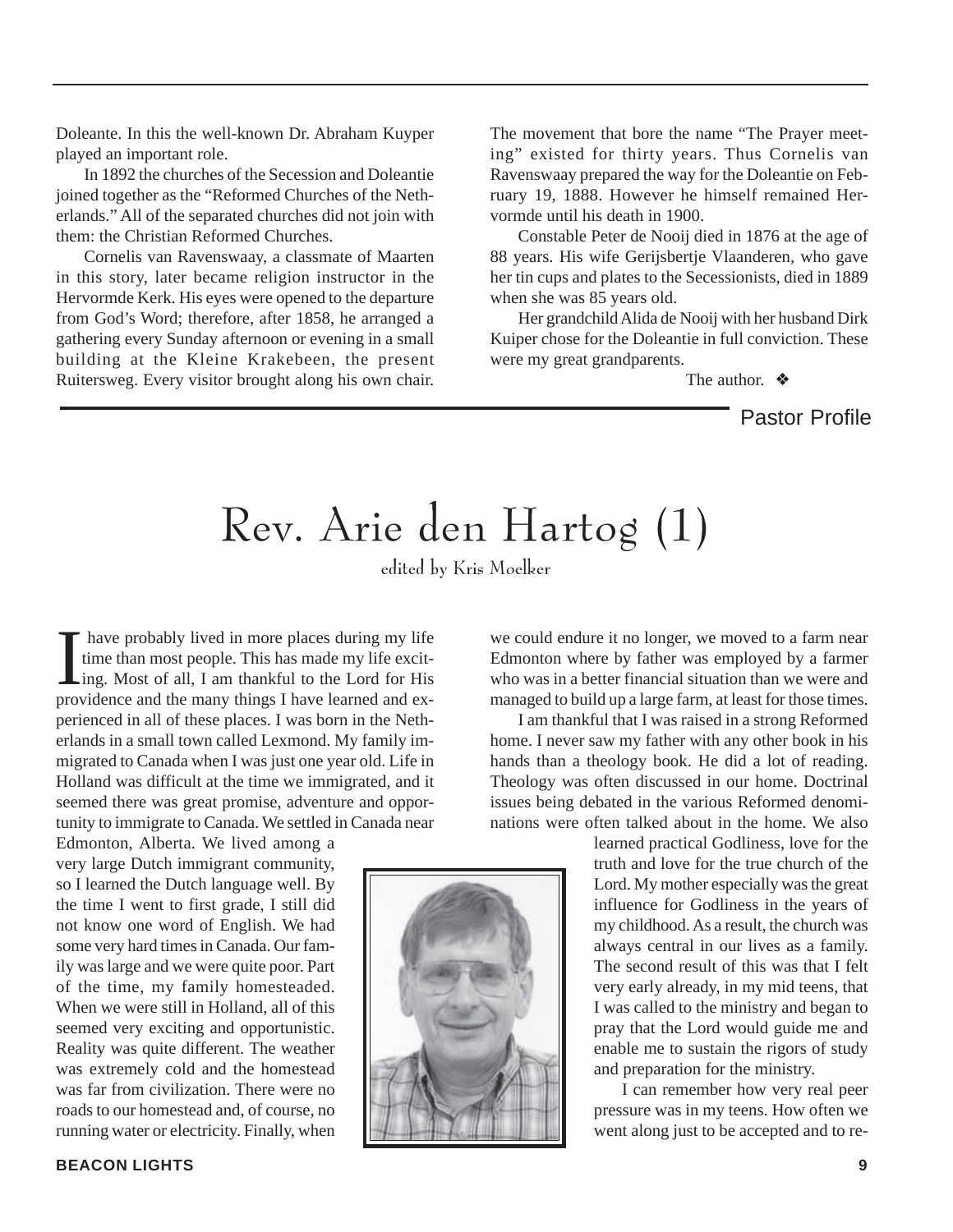ceive the approval of our peers. How often we said and did things just for this reason, sometimes also wrong things that we were later ashamed of. It takes a lot of spiritual courage to be different even from your peers in the church when this is necessary for the Lord's sake. Often it was not considered very popular to be talking about wanting to be a minister later in life. Furthermore, there were high expectations that we did not always live up to. By the grace of God, we learned a lot as we grew up.

In 1964, we immigrated to the United States, to the state of Washington. I will not tell you the whole story of this. It all happened in part because of the ministers we talked to and friendships which were made by my father, with theologically inclined men who were one in the truth of God with him. Shortly after our immigration to the state of Washington, we came in contact with the Protestant Reformed Churches. This took place during the ministry of Rev. Bernard Woudenberg in Lynden, Washington. At the time, we were Christian Reformed.

Convinced of the call to the ministry, I left Washington in 1967 to study in Grand Rapids at Calvin College. Through the years I was at Calvin, I became more and more seriously troubled by the theological and even the philosophical and practical direction which the CRC was going in. Many people during these years had a wonderful influence in my life, for which I thank God. Rev. Woudenberg was one of these.

In 1970, I married my wonderful wife Sherry. We became acquainted with each other in the days when compulsory chapel attendance was still in affect at Calvin. We were assigned seats next to each other in the Fine Arts Auditorium where chapel was held. The Lord gave us love for each other which led to marriage the summer before our last year at Calvin. During the same year, I began to audit classes at the Theological School of the PRC which at the time was still meeting in the basement of First PRC on Fuller and Franklin. I attended the classes at the seminary which fit in to the schedule of classes at Calvin. During the third year of Calvin, I applied and was accepted in Calvin Seminary; but we were already in the Lord's providence, through the influence of several people as well as our family in Washington, being more and more drawn to the PRC. We began worshipping in First PRC during the time of the ministry of Rev. Gise Van Baren. Through all these factors, and after many prayers, Sherry and I came to the conviction that we must leave the CRC and join the PRCA.

I spent three wonderful years studying at the Theological School of the PRCA. The Lord more and more convinced me of the call to the ministry and also led me into an ever deeper love and appreciation for the heritage of the Reformed Faith which the Lord has given to the PRC. Lots of details could be told about this. How thrilled we were in those days at the sound instruction and preparation for the ministry we were receiving at the seminary, and how encouraged we were also by the preaching we heard each Lord's Day. We certainly enjoyed being in school with a number of other men preparing for the ministry and we had some great times together. I still have the nostalgic memories of classes in First Church basement. I can remember that in some classes I was the only student. You really had to be prepared for every class. There was no hope of someone else being called on to read their assignments. I could write a long story about the fears and rigors of practice preaching. Sometimes you would think you had a good sermon, but it would be torn to shreds by professors and students and humbly you would have to pick up the pieces and try to reconstruct another sermon. But when you had a passable sermon, at least you could preach it sometimes as many as ten times in all different congregations.

What a joy to sit at the feet of our professors and learn from them. I often imagined how different it would all have been had I studied at Calvin. What kind of minister of the Word would I then have become? The Lord gave us the opportunity to receive a training in sound doctrine which would immensely benefit me during all the years of my ministry.

The summer after I graduated from Seminary, I was asked to help the new small congregation founded in New Jersey. When I sustained the synodical examination of the PRC and was declared a Candidate for the ministry, the congregation of Covenant PRC in New Jersey called me to be their first pastor.

Our first years in the ministry were wonderful, but there was also so much learning and developing to do as a minister. Many mistakes were made, and I struggled and labored with my own personal weaknesses while serving as a minister of the Word of God and pastor of the flock of God placed under our care. We did learn to love our first congregation very dearly. *(to be continued in December)* ❖

*\_\_\_\_\_\_\_\_\_\_\_\_\_\_\_\_\_\_\_\_\_\_\_\_\_\_\_\_\_\_\_\_\_\_\_\_\_\_\_\_\_\_\_\_\_\_\_ Kris is a member of Hope Protestant Reformed Church in Grand Rapids, Michigan.*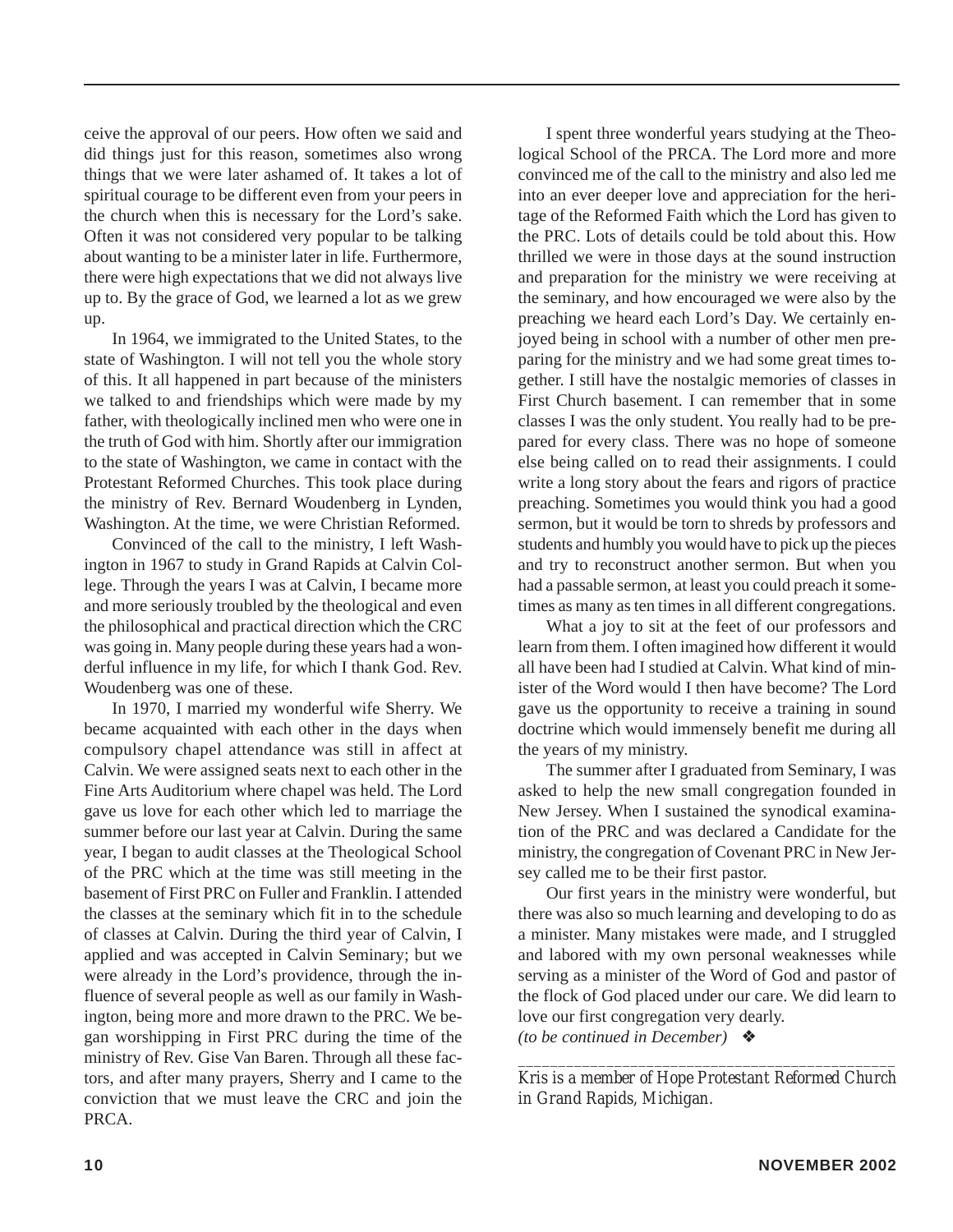### Watching Daily At My Gates

by Chester Hunter reprinted from November 1993 Beacon Lights

#### November 1 Read Proverbs 21:1-9

In these verses a king by the name of Lemuel is advised not to drink strong drink. The reason given is that it will pervert his judgment as he rules the country. If this is true of a leader, it must also be true of those less able in judgment. This is not to say that alcohol must be left alone altogether. Paul gives Timothy advice to drink a little wine. Wine enjoyed by the believer can be the picture of the joys of salvation. But there are several passages which warn against the misuse of alcohol. As children of God we must use all that God has given us with discretion. The use of alcohol is no different. Sing or read Psalter 322.

#### November 2 Read Psalm 147:12-20

One idea that we forget easily is that it is God who sends all kinds of weather. We are quick to say it is raining or snowing or sunny. We forget the words of this Psalm which tell the truth that by the words of God's mouth the winds of summer or winter send for all kinds of weather. We must remember this when the tornado destroys our home or farm. We must remember this when the flood waters cause us to evacuate from our homes. We must remember this when the snowstorm alters our plans or even strands us. All of these things are in God's hand and are done for our good. Let us constantly look at the weather and say with the Psalmist, "Praise ye the Lord." Sing or read Psalter 402, especially stanzas 1, 3, 5 and 6.

#### November 3 Read Ruth 1:1-5: 19-22

Young people, are you tired of the church in which God has placed you? (I am assuming that you are in a church where the Word is purely preached. If you are not in such a church, you should be tired of it.) Does something want to make you leave your church? Is it a possible husband, wife, job, or a dislike of the way the church does things? If this is true of you, consider

Elimelech and Naomi. Because of a famine in Israel, the picture of heaven, they left the church. While outside the church, all of the family died except for Naomi. When Naomi returns, she realizes that Almighty's bitter dealings with her were because of her sin. She even wished to change her name. Do not fall into this temptation, covenant young people. Hold fast to what you have been taught and receive the blessings of Jehovah. Sing or read Psalter 228.

#### November 4 Read Jeremiah 46: 1-12

Israel had to arm herself for war and go and fight against Egypt. This was during a time when they were not very strong. The church today has the same calling. We do not fight physically, but we must arm ourselves with the weapons of faith and fight against spiritual Egypt which is the wicked world. This calling comes at a time when we may not be so spiritually strong. Look at the church world around you; look at your church; look at you. Are your weapons strong? Is your Bible knowledge what it should be? It won't get any better unless you practice it. Sing or read Psalter 329.

#### November 5 Read Luke 12:13-31

As we are finishing the harvest season, it is well that we consider the picture Christ puts before us in these words. What are you putting aside for days to come? Is it just the harvest of earthly things? Are you making so sure that your education, work, family, or other earthly concerns are well cared for that you are ignoring the things of the kingdom? This starts with your own Bible study, extends to attendance at some Bible study group, and branches out into whatever kingdom work God calls you. If we concern ourselves with the spiritual, God will give us all the physical we require. Sing or read Psalter 331.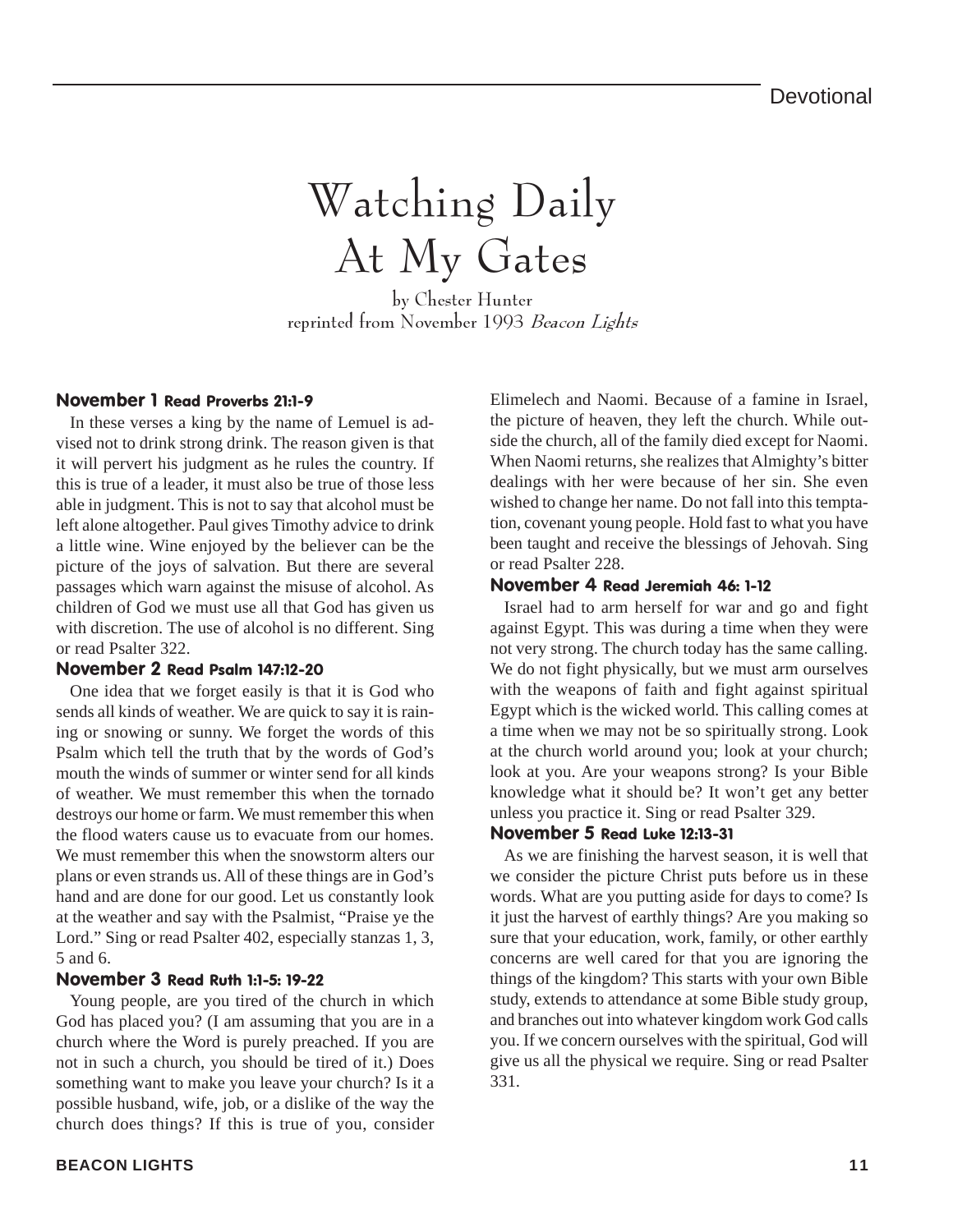#### November 6 Read Job 19:21-29

Job has come to the depths of his despair. His body reeks with the sickness given him by Satan. Most of his friends have left him. Those that do remain have no comfort for him. In all of this Job is able to say the words of verses 25-27. What about you, young people? If you are in despair, are you able to confess the truth of your Redeemer? Do you want to see God now? Earthly things will pass away but the heavenly is eternal. Sing or read Psalter 54.

#### November 7 Read Mark 7:31-37

Jesus did many miracles while He was on the earth. After some of these, He told the healed not to tell any man. He told this man as well, but the man and his friends could not hold in the good news. What about us? We have been the recipients of the greatest miracle ever. We have been healed from the ravages of sin. Do we hold in the gospel? Christ does charge us to spread the good news. How can we not obey this command? Sing or read Psalter 197.

#### November 8 Read Joel 3:1-13

Even in the Old Testament the children of God were taught to look ahead until the time of Christ's final coming. Verse ten is very interesting. There is a verse in Isaiah (2:4) which says the opposite, and many world leaders like to use it to show what will happen if all the world looks for peace. This verse shows the reality for the church. God's people will face oppression in the days to come. We do not have to despair according to verses 16-20. God will fight for us and takes us to the new Jerusalem. Thanks be to God! Sing or read Psalter 181.

#### November 9 Read Matthew 9:27-38

Jesus used His miracles to gather His people to Him. Blind, deaf, dumb, lame, and those with many other infirmities were healed by faith. Jesus not only had compassion for their bodies, but he also had compassion for their souls. He used this opportunity to teach His disciples and us the truth that laborers are needed in the kingdom. Are you praying for this great work? Are you searching your heart to see what God's will is for you in this area? Sing or read Psalter 167.

#### November 10 Read Jonah 3

Jonah was called to preach to the people of Nineveh. He had to proclaim the gospel to these people. A huge revival went on, led by the king. True, most of the repentance was lip-service only, but there were God's people there, and God's word never returns to him void. God's people repented and God's anger was turned from them. We must pray that God's word may be preached

in all places so that His people may hear His word and repent Sing or read Psalter 198, especially stanzas 1, 2, 6 and 7.

#### November 11 Read Jonah 4

Assyria, of which Nineveh was captive, was the mortal enemy of Israel. Jonah was not pleased when God did not destroy the city. So God had to show Jonah that His work was more important than Jonah's desires. We, too, need the same admonitions. We must learn that the will of God concerning His kingdom work is more important than our own desires. We must realize that God calls His people from every tribe, tongue, and people. We must be enthusiastic about such work wherever it is to take place. Sing or read Psalter 200.

#### November 12 Read Philippians 3:7-13

In the first six verses of this chapter, Paul recounts the things he had done before his conversion. He now realizes that these things were not for his profit. We, like Paul, must realize that only things that count for gain are the things of Christ. We must know Christ not by our works but by faith which brings us true righteousness. It can be hard for us to realize that we do nothing for our salvation, but that fact is the truth of Scripture. Sing or read Psalter 358, especially stanzas 1 and 2.

#### November 13 Read Philippians 3:14-21

Young people are you pressing toward the mark? Are you like the marathon runner who is still running hard even after twenty-five miles? Is the mark you press for the high calling of God? Is it to live a life with a goal towards heaven? Do you realize that to live such a life has a prize worth gaining? By answering those questions with a yes, you place yourself in the very small company of the people of God. If you say no, you place yourself with the great company of Satan's followers. Which will it be, young people? Sing or read Psalter 361.

#### November 14 Read Joshua 10:7-14

Have you ever been through a storm that was so bad that you thought this was the greatest storm ever? You never have unless you were on the battlefield with Joshua that day when God made the sun and the moon stand still and more died with God's hailstones than with Israel's swords. Yet as we go through storms, we can be reminded of God's judgments. For us He tells the consequences of our sins. For the wicked it is a picture of Hell. Listen to God and hear His message in the storms around us. Sing or read Psalter 285.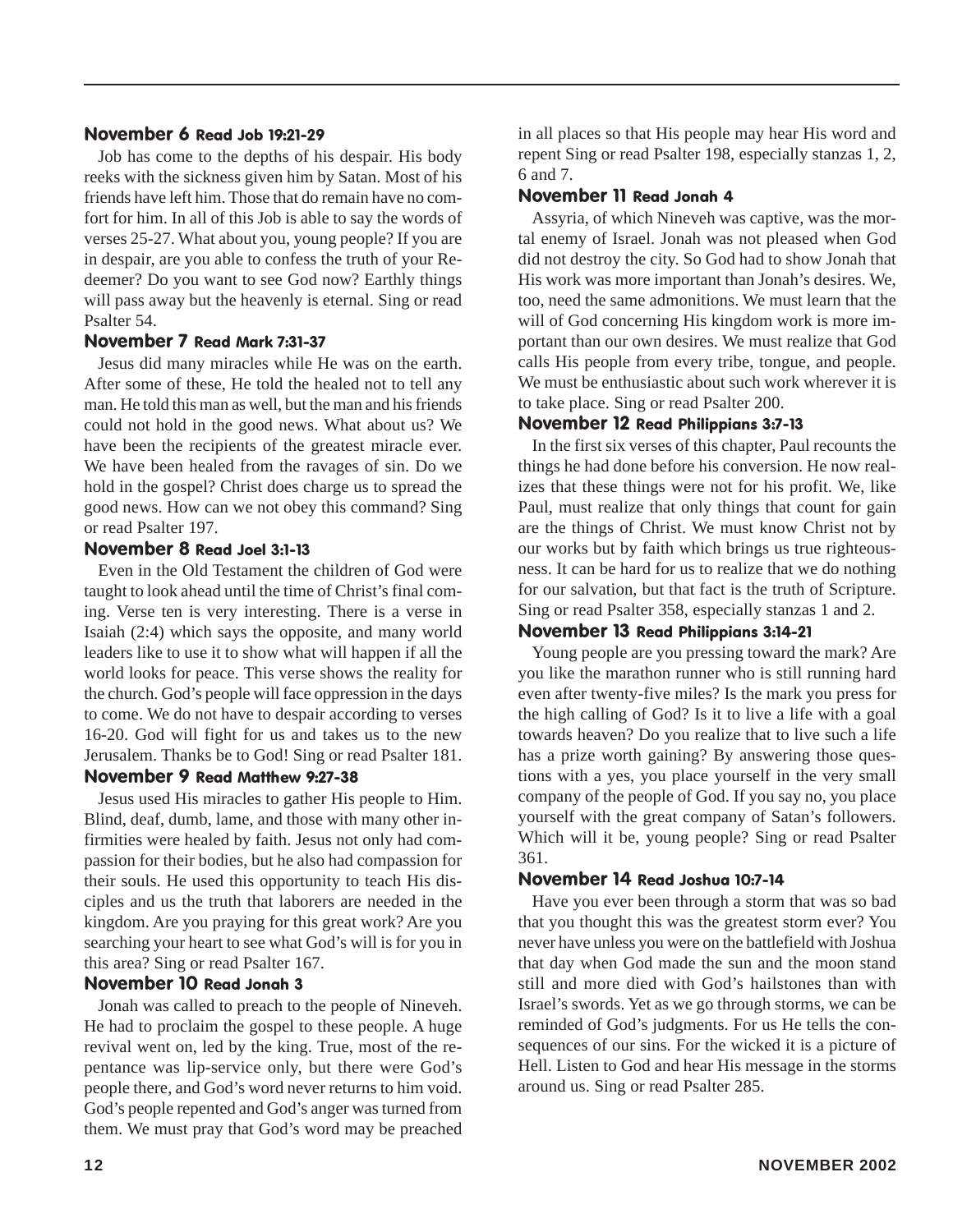#### November 15 Read Revelation 21:1-7

What a beautiful word of comfort is found in verse seven! We are called the sons of God! For what else could we wish? Verse four explains the blessedness of this fact. All our tears will be wiped away; all our sorrows will vanish. We will join with the company of the saints praising our heavenly Father eternally. Let us overcome the evil one and pray for the day of Christ's return. Sing or read Psalter 170.

#### November 16 Read Lamentations 5

Jeremiah in this final chapter once more mourns Israel's state. He portrays their utter hopelessness and despair. He knows that this state was caused by the sin of the fathers. But Jeremiah speaks words of comfort. We can find these in verse nineteen. The Jehovah who had carried out this extreme chastisement would also remember His promise to David. Jeremiah knew this. He would not see it, but he knew the day would come. We, too, must know that Jehovah's kingdom is eternal and He will bring it to pass. Sing or read Psalter 354, especially stanzas 1 and 4-6.

#### November 17 Read Romans 5:1-11

What a truth is brought forth in these verses! Justification by faith through Jesus Christ. This truth can bring us much happiness and peace in this world of sin and despair. Through this justification we have patience, we experience God's goodness, and we have the hope of eternal life. All of this is free for the people of God. All of this should bring forth continual expression of joy. Thanks be to God for His unspeakable gift. Sing or read Psalter 372.

#### November 18 Read Leviticus 10:1-7

Did you offer strange fire upon God's altar yesterday? Was your worship not pleasing to Jehovah? If you did, or if it wasn't you are in danger of the fate of Nadab and Abihu. These men did not want to carry out God's commands with respect to worship. They felt they could do it their way. God alone is to be glorified in worship. If we worship any other way, we commit the sin of Nadab and Abihu. This admonition should not cause us not to want to worship, but rather it should inspire us to worship in a way that is only God-glorifying. Sing or read Psalter 109.

#### November 19 Read Titus 2:9-15

Some of the servants of Titus's day were slaves who were bound to their masters. To these and to all who work for someone else Titus had to bring the word to be faithful in work. That is the calling for the Christian worker today. Whether you are a student or a worker or

both, you must be faithful in your work so that God's truth is shown in us. That is a solemn calling to think about as we work, isn't it? We must please our employers in all things not with eye service but with well-done work. This will also please our heavenly Father. Sing or read Psalter 385.

#### November 20 Read Malachi 2:1-10

One of the concepts we hold dear is that of the office of all believers. In that concept is the idea that we are priests. We must bring our sacrifices of praise, and we must show mercy to God's people in whatever way we can. What are we doing with that idea? Are we merciful to all of God's people, or are we guilty of the sin found in verses 8-10? We confess God to be our Father each day as we pray. Do we confess God to be our Father in our daily walk? Let us pray for God's help in this matter and carry out our office faithfully. Sing or read Psalter 44.

#### November 21 Read Micah 7:15-20

Micah confesses that Jehovah is the God of Israel. He then asks God to feed Israel even as he knows that He will. He says, 'Who is a God like unto thee?" Why does he say this? He knows that God will forgive Israel's sin and restore them back into the beauty of covenant life. He knows that Jehovah is compassionate toward His people. Do we have this knowledge as well? Are we confident in the sure mercies of Jehovah even when we fall into sin? We should be, as we read in His word of those mercies. Let us cling to them by faith even as we go about our daily walk. Sing or read Psalter 218, especially stanzas 1, 3 and 6.

#### November 22 Read Nahum 2:1-13

Nahum had to bring the word of Jehovah to Judah during a very sad time. Judah had been afflicted by many nations. In the first chapter Nahum reminded Israel of God's goodness and encouraged them to listen to the messengers sent by God. In the final two chapters Judah is told that God is against all wickedness and will destroy all of His enemies who warred against the church. This is our comfort as well. The enemies of God who seem to bring havoc to the church will be destroyed in Hell for their sins against God's people. Sing or read Psalter 155.

#### November 23 Read Nehemiah 1

Nehemiah received word that things were not going well in Israel after the return from captivity. He became very sorrowful over this fact. He did not sit and mope over the situation. He wept, mourned, fasted, and prayed to God. Notice his last activity. Isn't that much different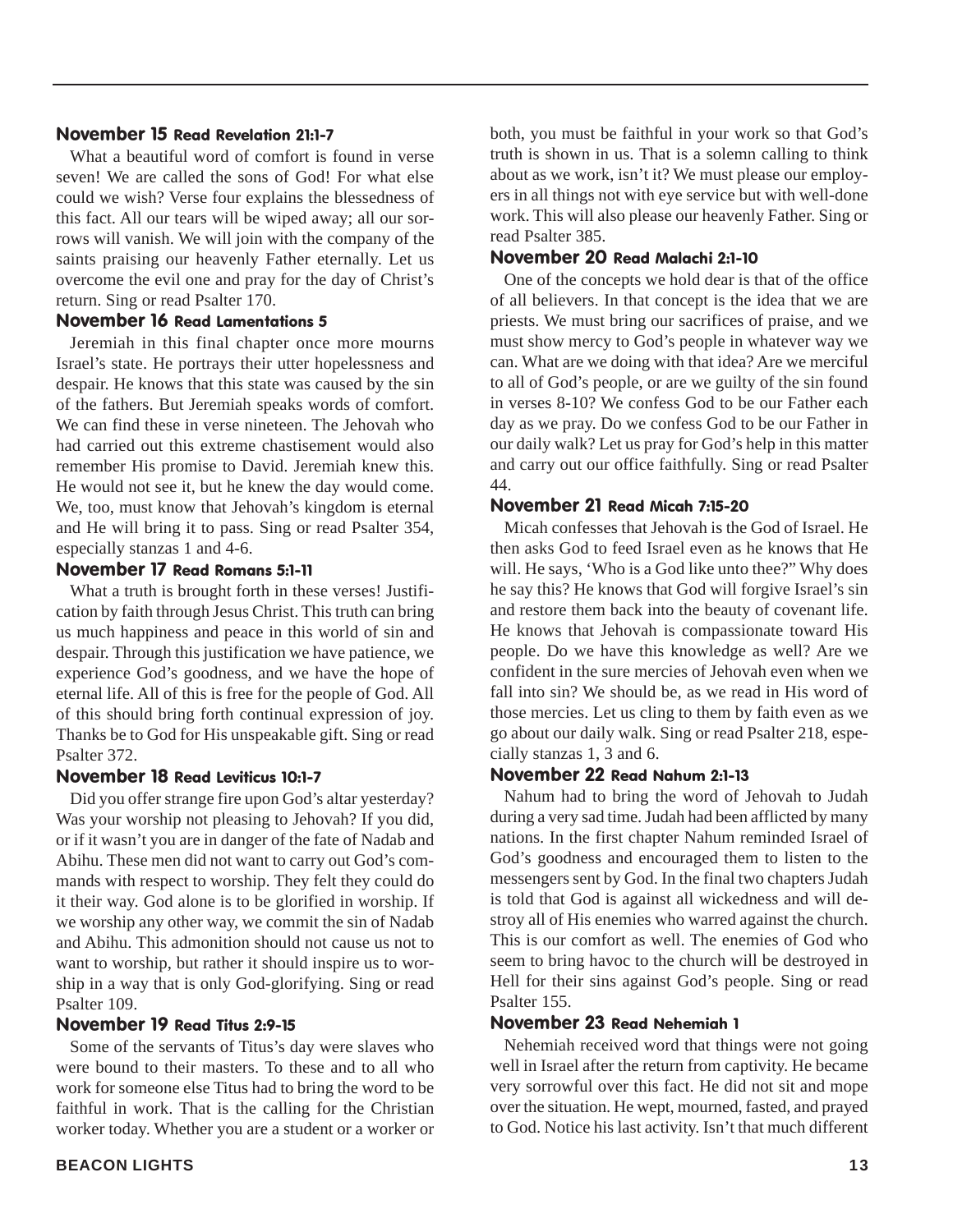than Esther when she received bad news? How do we react to bad news about the church? Do we care at all? Do we shrug our shoulders over it? Do we wring our hands in despair? Or are we like Nehemiah and fall on our knees in prayer for God's church? Sing or read Psalter 152.

#### November 24 Read Deuteronomy 16:9-17

In these few verses we have recorded two feasts that were to be kept by Israel. A key element in both of these feasts was thanksgiving. In the feast of weeks, they were to thank God for the harvest He was giving them. In the feast of the tabernacles, they would remember not only the harvest, but how God had led them through the wilderness to Canaan. They were called to rejoice because God had blessed them. This should be our attitude as well, even as we approach the National Thanksgiving Day. We should rejoice in the blessings, both physical and spiritual, with which we have been blessed by God. Sing or read 378.

#### November 25 Read I Chronicles 16:1-10

The occasion of this chapter is the bringing of the ark to Jerusalem. In the Old Dispensation the ark was the symbol of Jehovah's presence. Since the time of Eli, the ark had not been in the tabernacle. Shortly after David became king, he desired that the ark be brought and used correctly. After a first disastrous attempt, the ark was brought to Jerusalem with great joy. David worshiped, appointed choirs to sing God's praises, and wrote an inspired Psalm to commemorate this event. The main point of this Psalm was that God is good to His people and must be thanked. Is that the main point of our thanksgiving this week? Sing or read Psalter 256, especially stanzas 1-3 and 5.

#### November 26 Read I Chronicles 16:7-14

My Bible has the note that this is a psalm of thanksgiving. The first part of the psalm commands us to thank the Lord. It tells us to call upon His name, to sing His songs, to talk of His wondrous works, and to remember all that He has done. We do this because we are His people. We do this because He is our God. Do you do this, young people, daily? Is God in your thoughts throughout the day and week? Are the songs of Zion heard from your mouths? Do you SING them? Sing or read Psalter 250, especially stanzas 1 and 2.

#### November 27 Read I Chronicles 16:15-27

The next part of this psalm of thanksgiving concerns itself with the glorious idea of the covenant. We must thank God for this great benefit. God has established this covenant with believers and their seed. In the covenant He protects us from the wicked world. Because of the covenant we establish schools founded on God's love. Because of this we are commanded to sing unto Him, to declare His glory to the world, and to show forth His salvation daily. We do this because He is our God. sing or read Psalter 262.

#### November 28 Read I Chronicles 16:28-36

Will you give unto God the glory due to His name today? Will you bring an offering in thanksgiving even as you worship? Will you worship before Him in true thanksgiving? These are the commands of our reading today. Why must we do these things? We do them because the Lord is good and His mercy endureth forever. Notice the word mercy. We must be thankful for the physical good things from our God, but more importantly we must be thankful for the goodness of salvation. Reread verses 34-36 today as we celebrate Thanksgiving. Sing or read Psalter 376, especially stanzas 1, 2 and 6.

#### November 29 Read Numbers 21:4-9

Let us look a little closer at this familiar incident in Israel's history. Israel rebelled against the leaders God had given them. But worse than that, they rebelled against the way God was leading them. What makes this worse is that this incident comes after the forty-year wandering in the wilderness! There is much comfort in this passage as well. First of all we see confession of sin. When God chastised them, they came and said, 'We have sinned." Then we see the way of salvation. In John 3:14 we read, "And as Moses lifted up the serpent in the wilderness, even so must the Son of man be lifted up." What a lesson is set forth for our edification! Sing or read Psalter 142.

#### November 30 Read Obadiah 1-9

One of the sins which besets all mankind as well as the individual child of God is that of pride. Pride is the setting ourselves up over God and His commandments. It was pride that caused the building of the tower of Babel. It was pride that caused many rebellions in the wilderness. It was pride that caused Esau to despise his birthright; and later his descendants, Edom, to despise the people of God. It is pride which causes us to put aside God's requirements in our lives and replace them with our own desires. Verse three speaks to the sin of pride. Even though this is directed to Edom, we can take much instruction from these words of the Holy Spirit. God will bring our pride to naught and along with our pride our desires. We must pray and ask that we be delivered from this great sin. Sing or read Psalter 235.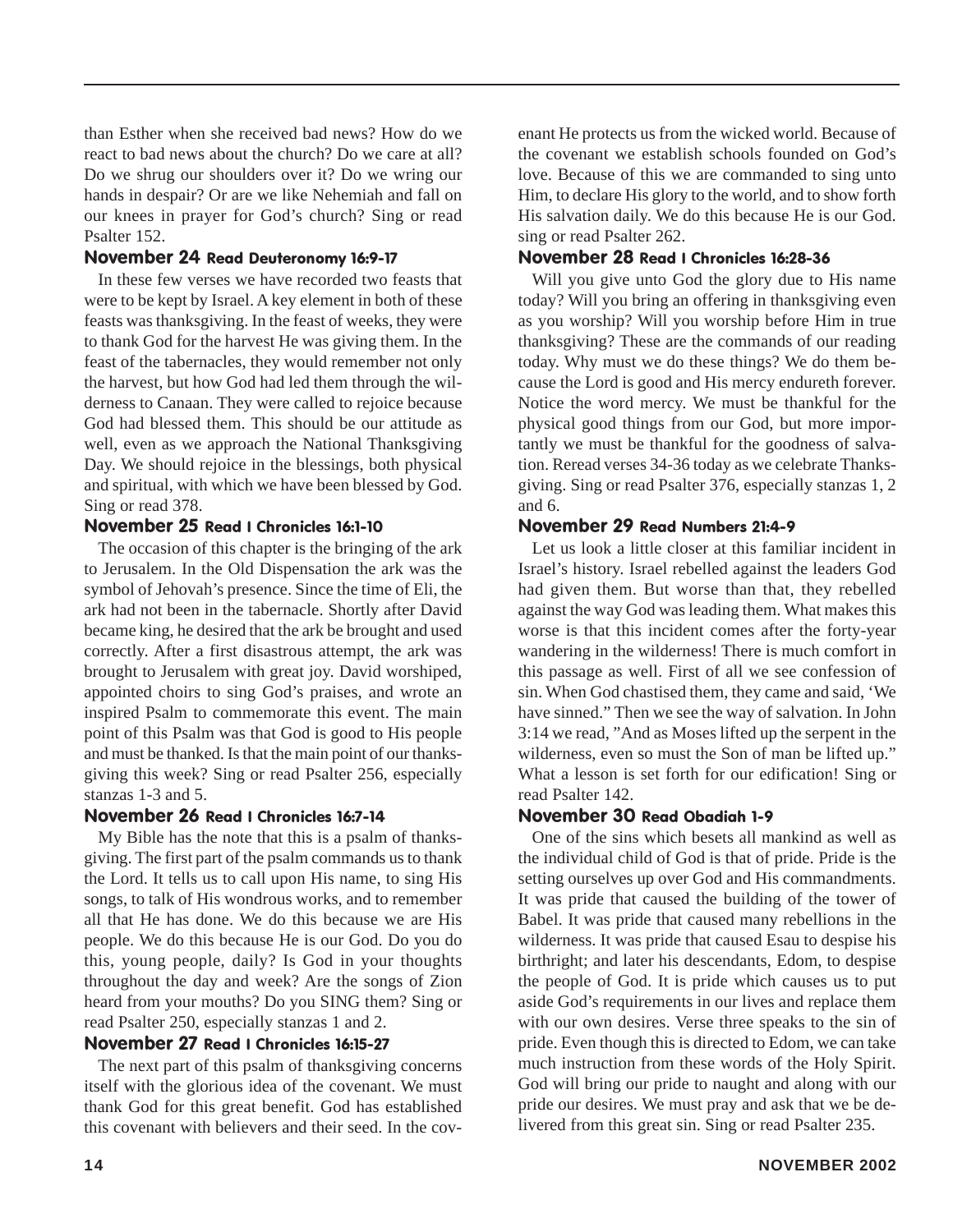## High Importance: Instructing Our Youth in Psalms

by Melissa Van Baren

While Sunday school was in session this summer, I was reminded of the importance of teaching our children the psalms. It is the most mer, I was reminded of the importance of teaching our children the psalms. It is the most glorious and encouraging thing as a teacher to see those children, even that of the youngest ones being able to sing the psalms. It brings tears to your eyes when the 3- 4 year olds are able to sing in along with the older children and not only that but in their small minds able to comprehend some of the meanings.

Teaching is a most wonderful and awesome undertaking. It is my hope that this article serves to encourage the teachers and parents and also remind each one of us of the importance of teaching our children the love of Christ and singing His glories and praise. It is an awesome and fearful undertaking to teach the children in the ways of Christ especially with the thought in mind that those precious little people are the future of the church and are going to take your place in the standings of the church. The calling to train them correctly is a great one, yet we can be thankful that it is one directed by God.

It is so hard at times to see the children struggle with the words because they don't know them. It is a fearful thing to think that they may someday grow and not know those psalms because we didn't have the time or didn't make the time to teach them. Our fast paced, rushing world is detrimental to the church in her teaching of the young. Mothers, fathers, grandparents and even teachers rushing off to this and that and not really taking the time to teach the children. "Not enough time" they say, "too busy." Then they point the finger and say it is someone else's job to do it. Teachers saying, "that is the parent's duty in the home." Parents saying, "that's what I pay the teacher for." No one really taking up the slack and checking into things.

Ideally, the learning of psalms should be reinforced wherever the children are. Teachers must see to it that they reinforce what is being taught at home, and parents

must show an interest in the learning of their children in school. This is exactly what we are to be doing when teaching the children the psalms of praise to our God! Our elders and board members also need to ensure that such things are being taught and reinforced.

As a body of believers, we also are to be praying for God's guidance in the lives of the children that we will show through our love and teaching the love and ways of God, so that they too will grow to love God as deeply as we do. What a horrific thing if that were to be lost because we were "too busy." We are to be accountable to God in the end for the teaching of these wee ones. We must be prepared to say to God that we taught them to the fullest of our ability.

The Bible speak urgently of the calling to instruct children in the psalms. Here are only a few of the many Psalter numbers that speak of the singing of children.

Psalter 90 vs 6 says "Ye children, come and hear my voice, And learn to make God's fear your choice; Who seek long life and happy days must learn to walk in wisdom's ways."

Also, especially in Psalter 213 vs 1,2 and 3 "My people, give ear, attend to my word, in parables new deep truths shall be heard; The wonderful story our fathers made known to children succeeding by us must be shown. Instructing our sons we gladly record the praises the works, the might of the Lord, For He hath commanded that what He hath done be passed in tradition from father to son. Let children thus learn from history's light to hope in our God and walk in His sight, The God of our Fathers to fear and obey and ne'er like there fathers to turn from His ways."

Lastly though, there is the promise of God in Psalter 215 vs. 6 "Let children learn God's righteous ways and on Him stay their heart, that they may not forget His works nor from His ways depart." What a glorious promise we have when we teach God's children: they will not depart from His ways. What encouragement to those that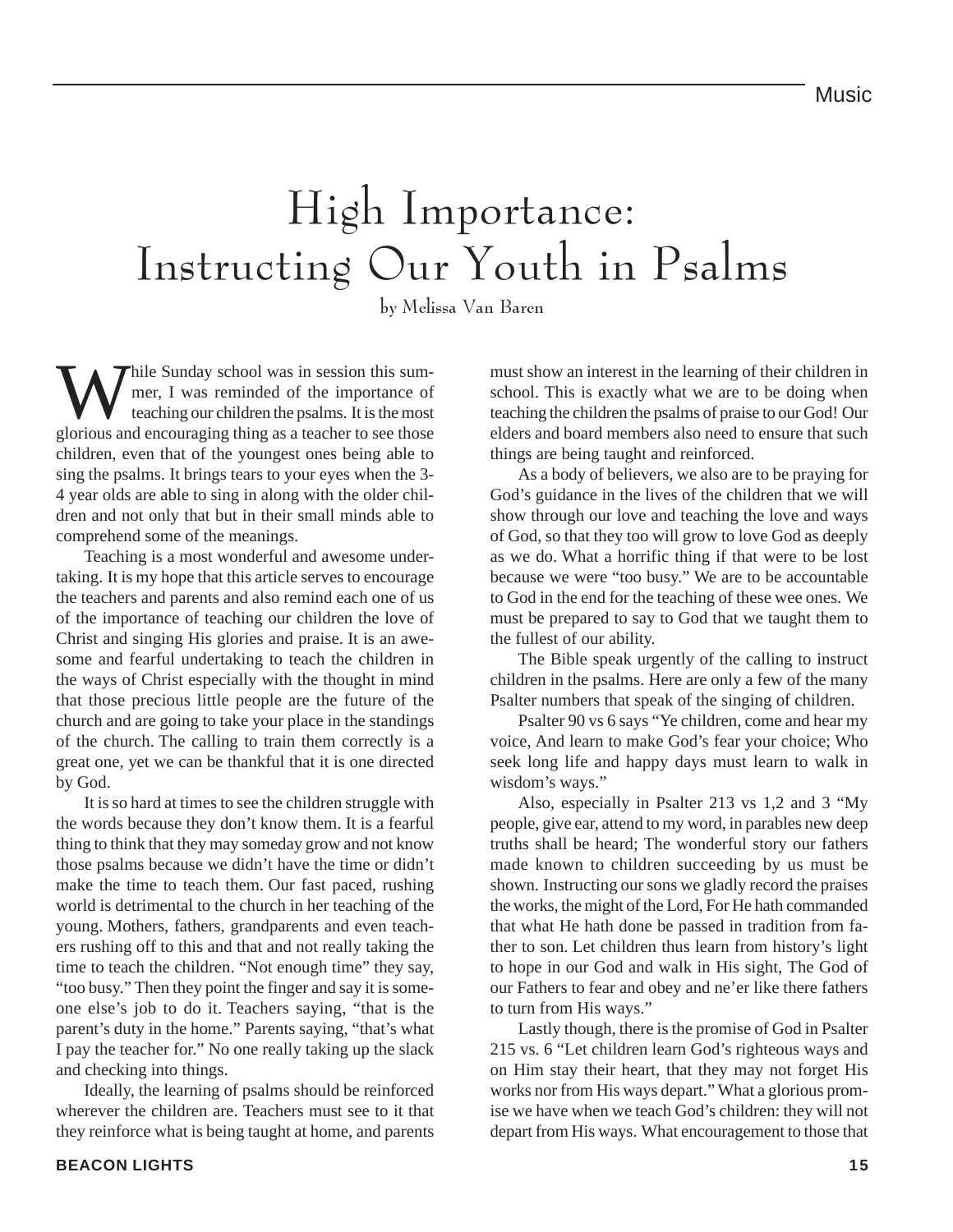teach the elect children God's ways. This a wonderful thought to those teachers that get discouraged with all those wiggly worms in Sunday school. It also gives teaches in the schools renewed vigor for the school year. And parents what an awesome statement and calling for you! What a promise! Teach your children the ways of God and reinforce what they learn at school. Do your family devotions with them. Sing those psalms with them. Do not be discouraged. Pray to God for that strength and wisdom needed to raise those children. Pray to God that through your instruction and shining love your children too will see the wonderful ways of God and want to break forth in Psalms that you have taught them!

"Teach me, O Lord, Thy way of truth, and from it I will not depart; that I may steadfastly obey, Give me and understanding heart. In Thy commandments make me walk, for in Thy law my joy shall be; Give me a heart that loves Thy will, From discontent and envy free. Turn Thou my eyes from vanity, and cause me in Thy steps to tread; O let Thy servant prove Thy word and thus to godly fear be led. Turn Thou away reproach and fear; Thy righteous judgments I confess; to know Thy precepts I desire, revive me in Thy righteousness" (Psalter 325). ❖

*\_\_\_\_\_\_\_\_\_\_\_\_\_\_\_\_\_\_\_\_\_\_\_\_\_\_\_\_\_\_\_\_\_\_\_\_\_\_\_\_\_\_\_\_\_\_\_\_\_\_ Melissa is a member of Hope Protestant Reformed Church in Grand Rapids, Michigan.*

#### Church Family

# I Have a Dream... of Charity and Love Above All Else

by Trisha Haak

In the eyes of the world there is nothing worse than<br>being labeled as a racist person. To the world, being<br>racist means being ignorant, not understanding that<br>all human life, regardless of skin color, is precious. Racn the eyes of the world there is nothing worse than being labeled as a racist person. To the world, being racist means being ignorant, not understanding that ism is slowly becoming the fad of yesterday.

And it's simply because after thousands of years of racism and bigotry, the world is fed up with prejudice thinking. They're ashamed of a history that includes such acts as the genocide of the Native Americans, the slavery and deculturization of the African Americans, the horrors and violence of the Holocaust, and hundreds of other acts that are now seen as barbaric and inhumane. These crimes, along with Eastern philosophy and the New Age religion, have pushed the flow of modern thinking into a new direction that differs from the old school of thought. Now "civil rights" has become the mantra of the 21<sup>st</sup> century.

I've heard the reasoning of the world. I know their statements of why racism, bigotry and prejudice are wrong. I've been to a concentration camp and I've seen the ovens. I've heard the warning to the people of today

that those who forget the past are condemned to repeat and I've heard the promise to 6 million and more who died there that it will never happen again. I've read the books on how the KKK rose out of a defeated Confederacy with a wounded pride and tarred and feathered, plundered, raped, and killed while justice turned its head the other way because, more than likely, the man underneath the white hood was the town sheriff, judge, and/or barber. I've studied how a woman named Rosa Parks refused to give up her seat and because of that Martin Luther King Jr. had a dream and walked to Washington before a racist shot him down in a hotel in Memphis, Tennessee. I know the history of it all backwards and forwards, upside-down and over because it's been spoonfed to me since I can remember. Yet I never remember being given a reason as to why racism is wrong in the life of a Christian.

And it is wrong. This isn't a gray area where anyone can give his opinion. The attitude that certain people are better than others based on their skin color is wrong for one simple and fundamental reason. When you use a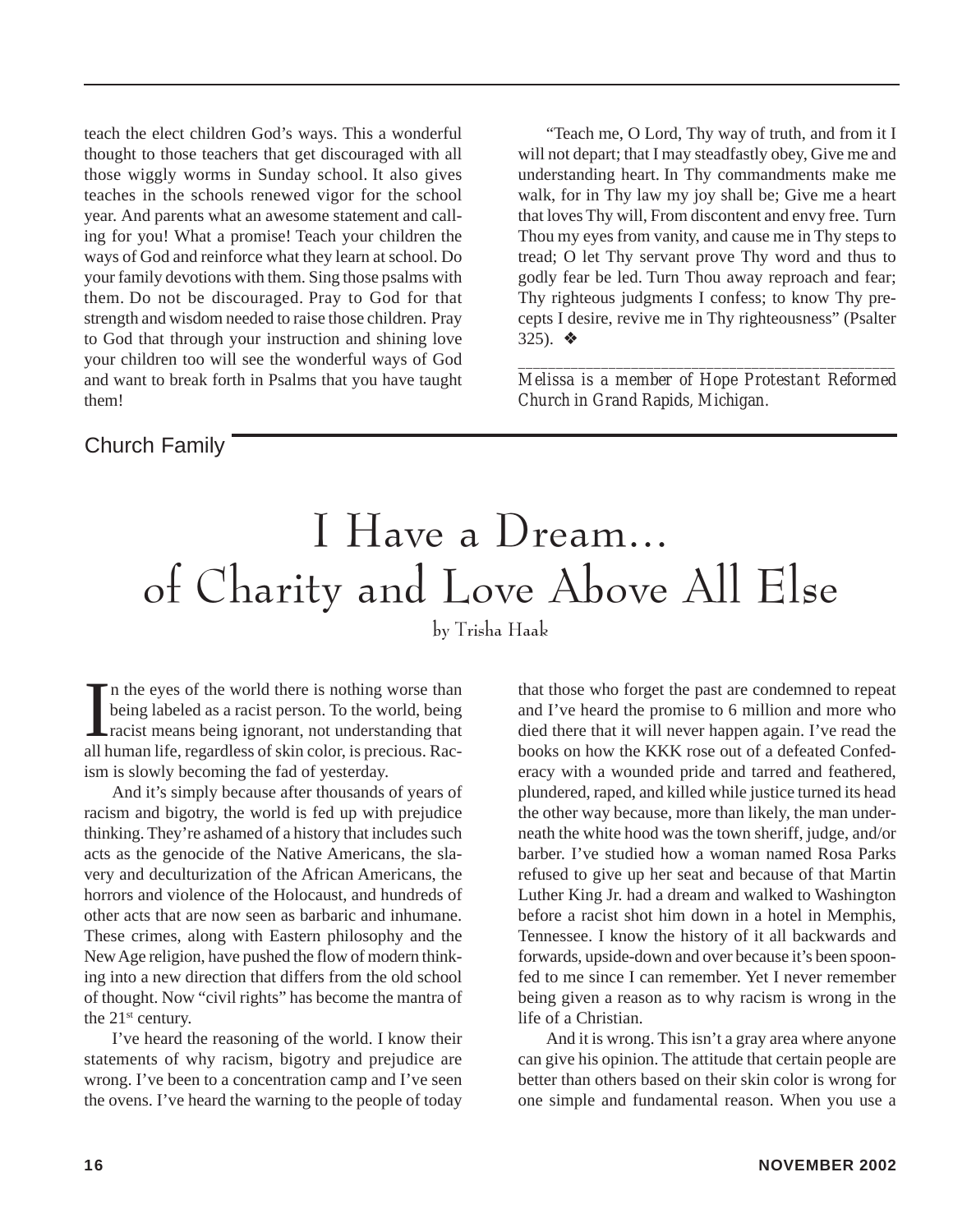slang term for a person of another ethnic group or refer to them as inferior, what you are doing, in essence, is placing your confidence in your flesh.

The words "nigger, spic, and diego" were not invented for white people to use as terms of respect. Nor were they created for white people to show their humility. They where invented because people thought these groups to be sub-human, unintelligent, and a waste of space. They used these terms because they believed that white people were superior and a little closer to heaven because of it. They believed that the color of their skin was the real ticket to heaven and that their faith wasn't really a gift from God but rather an inheritance from a long ancestry of "righteous believers." And this attitude is something that has been passed down through the generations. Yet where is this in the Bible? Aren't we told that our flesh is weak, corruptible, and filthy in the eyes of God (Romans 8:18)? Tell me this. Can you really look at the black skin of your neighbor in disgust and not see the blackened condition of your own soul?

The Holy Spirit knows what black truly is. He sent Philip to witness to an Ethiopian eunuch. A black man! And what more, a eunuch! Yet notice Philip's reaction. There was none. He didn't stumble, or fall, or trip over his own two feet because he couldn't believe that the Spirit would send him to a black man. Nor did he call him a racial slur, use a derogatory term, and complain that all Ethiopians are on welfare and don't know how to drive. Instead he kept running and, by doing this, proved that he was running a higher course for the word of God, never putting confidence in his flesh or the color of his skin that he knew all too well would fade away.

Philip's reaction of placing his confidence in the arms of Christ is something that we lack too often. We stumble and trip over our own two feet because of bitter experiences and disappointing confrontations that we covet and nourish inside our minds like precious flowers. However, look closer, because these precious flowers are actually suffocating weeds. And they are weeds that feed off of Christian love and charity and impair our vision.

Yet Christ sees so clearly, so perfectly, beyond any skin color or race. He saw the Samaritan woman at the well perfectly. As far as race goes, there wasn't an ethnic group more looked down upon than the Samaritans. They were the outcasts of the Jews who were outcasts themselves. Yet Jesus ignored the racial boundaries and prejudice of that time. He came to preach a New Gospel "where there is neither Greek nor Jew, circumcision or uncircumcision, Barbarian, Scythian, bond nor free, but Christ is all, and in all" (Colossians 3:11). He preached of this Living Bread to the woman at the well. He told this women, the underdog of humanity, of words so beautiful that they surpass the most beautiful object we have ever beheld. By preaching to this woman, Christ left us an example that gives no excuse for hate or bigotry.

Paul reveals to the Romans that "love worketh no ill in his neighbor (Romans 13:10)." Furthermore, he tells us to "mind not high things but condescend to men of low estate. Be not wise in your own conceits (Romans 12:16)." The Psalmist David says, "Do not I hate them, O lord, that hate thee…I hate them with a perfect hatred: I count them mine enemies (Psalm 139:21-22)." He hates God's enemies and nothing more. He never says he hates those of a certain skin color, only *God's* enemies.

There are countless texts in the Bible where God commands us to be humble. For example: "Blessed are the meek for they shall inherit the earth." Matthew 5:5. But you can't have it both ways. You can't be meek and humble yet think that people of a different race are inferior to you. You can't inherit the earth by thinking that you are better than other people on the earth. Bitter and sweet waters can't come out of the same fountain (James 3:11)!

But it's not an easy thing to do, because as human creatures we rely so greatly on our perception. In fact, almost every confrontation that we have with a person from another ethnic group is shaped, or rather, distorted, by our perception. We see a black guy walking down the street and we wonder what crime he is about to commit. We see a Hispanic person and we wonder if they have their green card. In truth, we rely too greatly on our perception. The dictionary defines it as the act of being aware of something directly by the senses especially in hearing or seeing. Haven't we learned that the senses of our body are of the physical? Do you really think it's wise to rely on your perception that is distorted by your human nature? I can't help it that you've had a bad experience with a person of another ethnic group and neither can you! But you can help the attitude that will dictate the rest of your actions. Don't let your compassion cease because you have had one bad experience or because you've had a thousand. You're so busy holding onto your perceptions with whited knuckles that you can't see your own faith slipping out of your hands. Let go of your perceptions because they are earthy!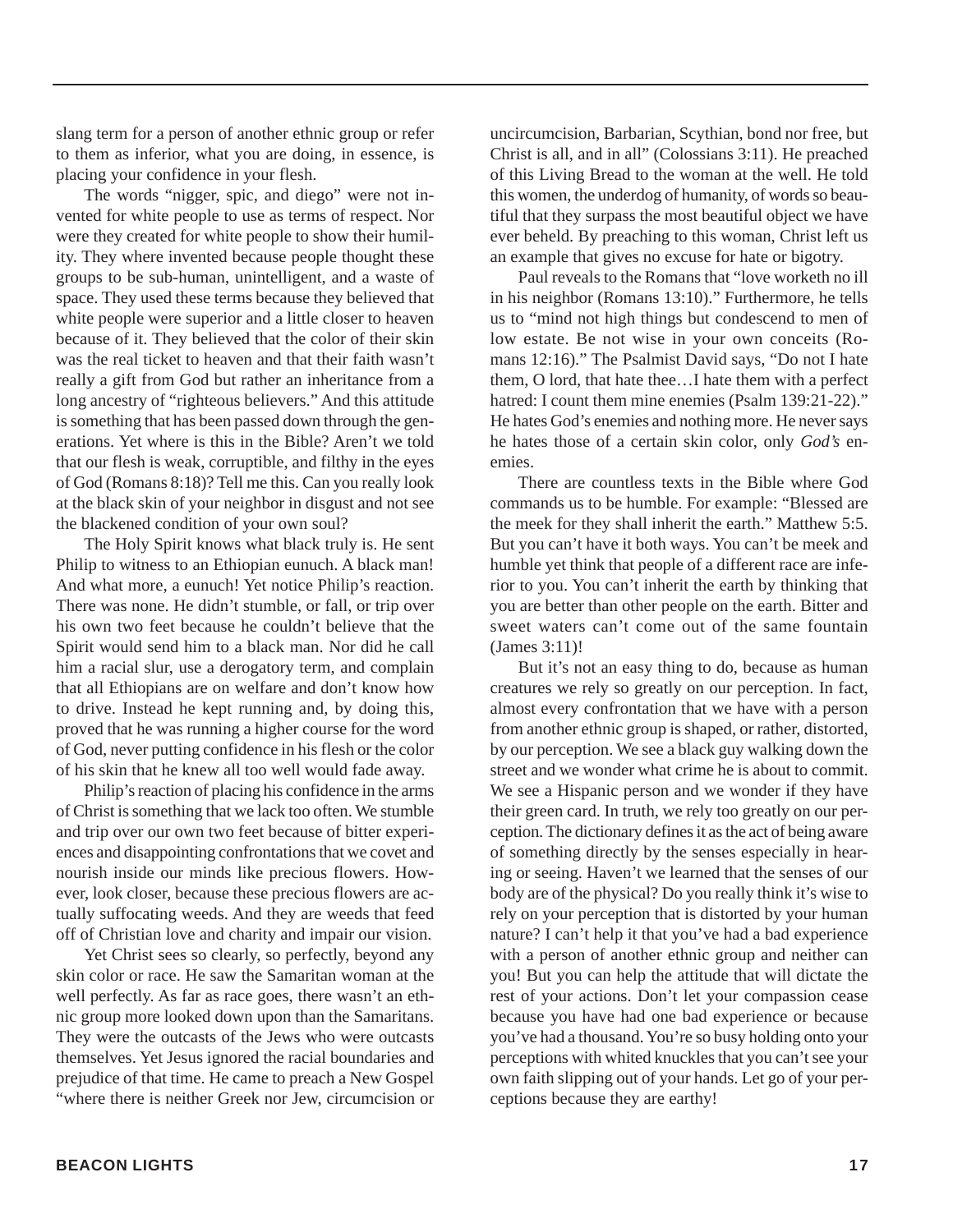Abandon your prejudice thinking because the word of God cannot and will not take root in the stony garden of your heart!

#### Abandon your prejudice thinking because the word of God cannot and will not take root in the stony garden of your heart!

It's time for us to stop acting this way because whether we are a mother, father, son, or daughter, friend, acquaintance or co-worker, we set an example to those around us. And how powerful and deadly our examples can be! Historians have often wondered how the nation of Germany was so willing to follow Hitler into the Holocaust. The crimes committed at the Holocaust were of such a grotesque nature that no one can understand how so many people were willing to participate in such acts. Yet I'll tell you how. What Hitler said in his speeches against the Jewish race wasn't anything that those people hadn't heard before. They heard it at the dinner table when their father complained about a friend who had lost a job to a Jew. They heard it in the school yard when their friends used dirty names against the Jews. They were fed such small doses of this racism that when they came into contact with the disease itself they were already immune to it. This was the foundation that the Devil used to build a world of murder, hate, and violence.

When you use racial terms or cut down people based on their skin color, you use the very tools that the Devil uses against the church. Right now there are only whispers of it throughout the world, only hints of hatred towards a religion that is viewed as oldfashioned and intolerant. Yet one day those whispers will become shouts. They will become the creeds and the anthems of a country named Babylon and the Hispanic and the black man will no longer be the ethnic minority. You will be the ethnic minority. Don't you think it's a little ironic to use the very tools that the Devil will use against the Bride of Christ? Racism and bigotry certainly aren't the tools of the Holy Spirit.

Tell me who is more ignorant: the man on welfare who doesn't know how to drive or the man who lusts after the things of this world even though he knows of His lowly birth, His state of humiliation, and His descent into Hell that guaranteed that His elect would never have to suffer that themselves? Who is more ignorant: the man who can't speak English or the one who repeatedly gives his life to the corruptible things of this world even though he has read the Good News of salvation that was bought at a bitter price of sweat, blood, and tears because He was forsaken by God so that we might never be?

You say they are ignorant and dumb. I say look in a mirror. You say they are a waste of space and they smell. I say look within. Ignorance comes in every shape and size. And there is no greater ignorance than that of a Christian who knows of the agony that Christ suffered to ransom His people from death and yet constantly sells his soul to the Devil for thirty pieces of silver because he can't let go of this world.

I'm not asking you to join the NAACP nor am I asking you to join in Martin Luther King's dream. We don't join the things of this world because we are not of this world. We are merely strangers who must bless those that curse us. We are only pilgrims who show love in all things because of the amazing love that was given to us when the only thing we deserved was to be cut off from that love for all eternity.

Make the prayer of David your prayer too. Desire that God recreate your heart and renew your spirit (Psalm 51:10)*.* Then this will be the only conclusion that a Christian can come to. For the children: racial words and jokes will only stifle your relationship with God because if you can't love the neighbor who you can see how much more can you love the One who you can't see (I John 4:20)?

For mothers and fathers: an attitude of racial superiority isn't the heritage that we were meant to give our children. God desires that we show our children His promise to Abraham and what He sacrificed to fulfill that promise to a people who were never truly faithful to Him. This ancestry that we are a part of, this song that is our lives, is more precious than the purest white Dutch ancestry. It is a heritage of mercy and of judgment. It is a song of eternal life and a poem of eternal love.

For every Christian: don't live your life in racial pride. If you do, you risk hearing the words "depart from me, I never knew you." Don't place your confidence in your corruptible flesh lest one day you look up and see that the hand writing on the wall has weighed you and has found you wanting. ❖

*\_\_\_\_\_\_\_\_\_\_\_\_\_\_\_\_\_\_\_\_\_\_\_\_\_\_\_\_\_\_\_\_\_\_\_\_\_\_\_\_\_\_\_\_\_\_\_\_\_\_\_ Trisha is a member of First Protestant Reformed Church in Holland, Michigan.*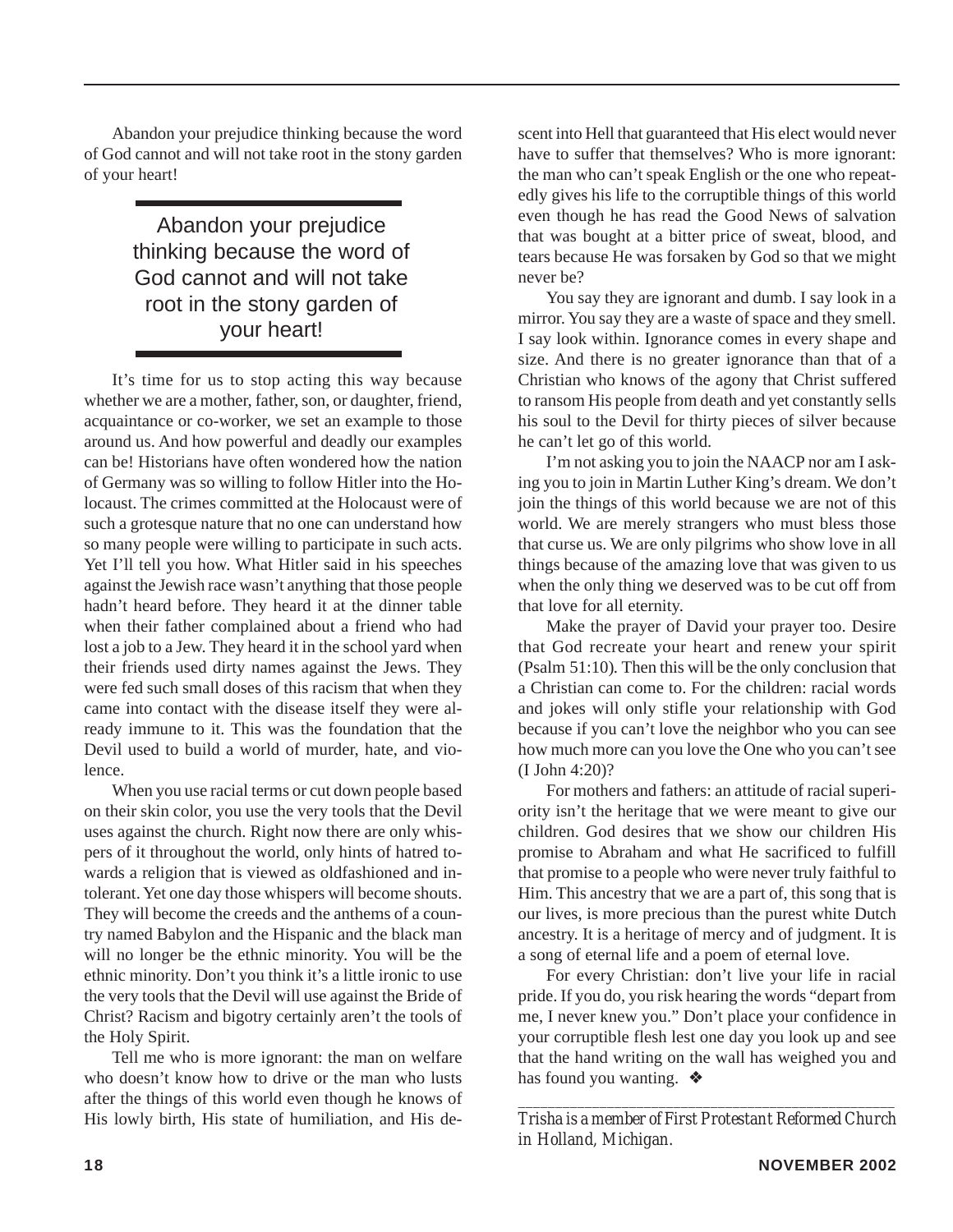### Federation Board Update

by Trevor Kalsbeek

nother year has come to a close and a new one<br>has started. We look forward to the new year<br>and getting the new members involved. There has started. We look forward to the new year **L**and getting the new members involved. There are many questions that arise which hopefully I will be able to give an answer to. What is the Federation Board? What is its purpose? In writing this article we hope to clearly state what exactly the Federation Board is and who is involved.

Many people have heard about the Federation Board, but do not know what goes on behind the scenes. The main purpose of the Federation Board is to get the young people of our congregations involved with one another. We establish activities and events to foster this involvement. We work to organize mass meetings, singspirations, and conventions. It is in our best interest as members of the Fed. Board to get societies to work in close unity one with another.

Another way we work to foster unity and fellowship among young people is through the work of the *Beacon Lights*. *Beacon Lights* is a branch of the Federation Board that exists to encourage the development of faith and doctrine in the young people by providing sound reading material. Such work requires writers willing to contribute and spend time helping covenant youth. We are thankful for all the time and energy given to the publication.

The last and most important purpose of the Federation Board is that we give united expression to our Protestant Reformed character and walk. We are to express ourselves by our walk and confession being in unity one with another

Who is involved in the Fed. Board? We have lost a few members and gained a few this year, and on behalf of the Fed. Board, we express our thanks to those who are leaving: Corey Terpstra (President), Maria Bodbyl (Secretary), Nathan Yonker (Treasurer), Brad Duistermars (Youth Coordinator), and Rev. Slopsema (Spiritual Advisor). Their hard work and diligent labor was greatly appreciated.

Those who were elected at the delegate meeting this past convention were mentioned in an earlier *Beacon Lights* article, but just to refresh your memory they are as follows:

Vice-President, Kevin Gritters, son of Rev. Barry and Lori Gritters. He is a member of Hudsonville PRC, and has served as the President of the Young People's Society. He attends Calvin College and is working to become a civil engineer. He is working at Prein and Newhof this summer as an overseer inspector. He is 19 years old.

Vice-Secretary, Rachel Kuiper, daughter of Clare and Jan Kuiper. She is a member of Hope PRC. She graduated from Covenant Christian High School in 2001 and is now working as a secretary at Kleyn Electric. She hopes to see the Fed. Board work more closely with the Young Peoples' Societies throughout the coming year.

Vice-Treasurer, Brad VanderVeen, son of Ralph and Cindy VanderVeen. He is 20 years old and a member of Hudsonville PRC. He is currently taking classes at GVSU, pursuing a degree in engineering. Brad would like to see more coalition between the Young Peoples' Societies throughout the season.

Youth Coordinator, Mr. Jim Holstege, is the father of four children and is a member of Southeast PRC. He has worked in agriculture all of his life and currently runs his own flower and perennial business with his wife, Kathy. He has led the Young Peoples' Society on and off for 7 years. He has also spent three years on the scholarship committee. He would like to see more of the older members in the Young Peoples' Societies to provide leadership for the younger members.

Spiritual Advisor, Rev. Barry Gritters has been a pastor at Hudsonville PRC since 1994.

We welcome the new members to the Federation Board and pray God's blessing upon them as they begin this work.

*Trevor is currently the president of the Federation Board and is a member of Faith Protestant Feformed Church in Jenison, Michigan.*

*\_\_\_\_\_\_\_\_\_\_\_\_\_\_\_\_\_\_\_\_\_\_\_\_\_\_\_\_\_\_\_\_\_\_\_\_\_\_\_\_\_\_\_\_\_\_\_\_\_\_\_*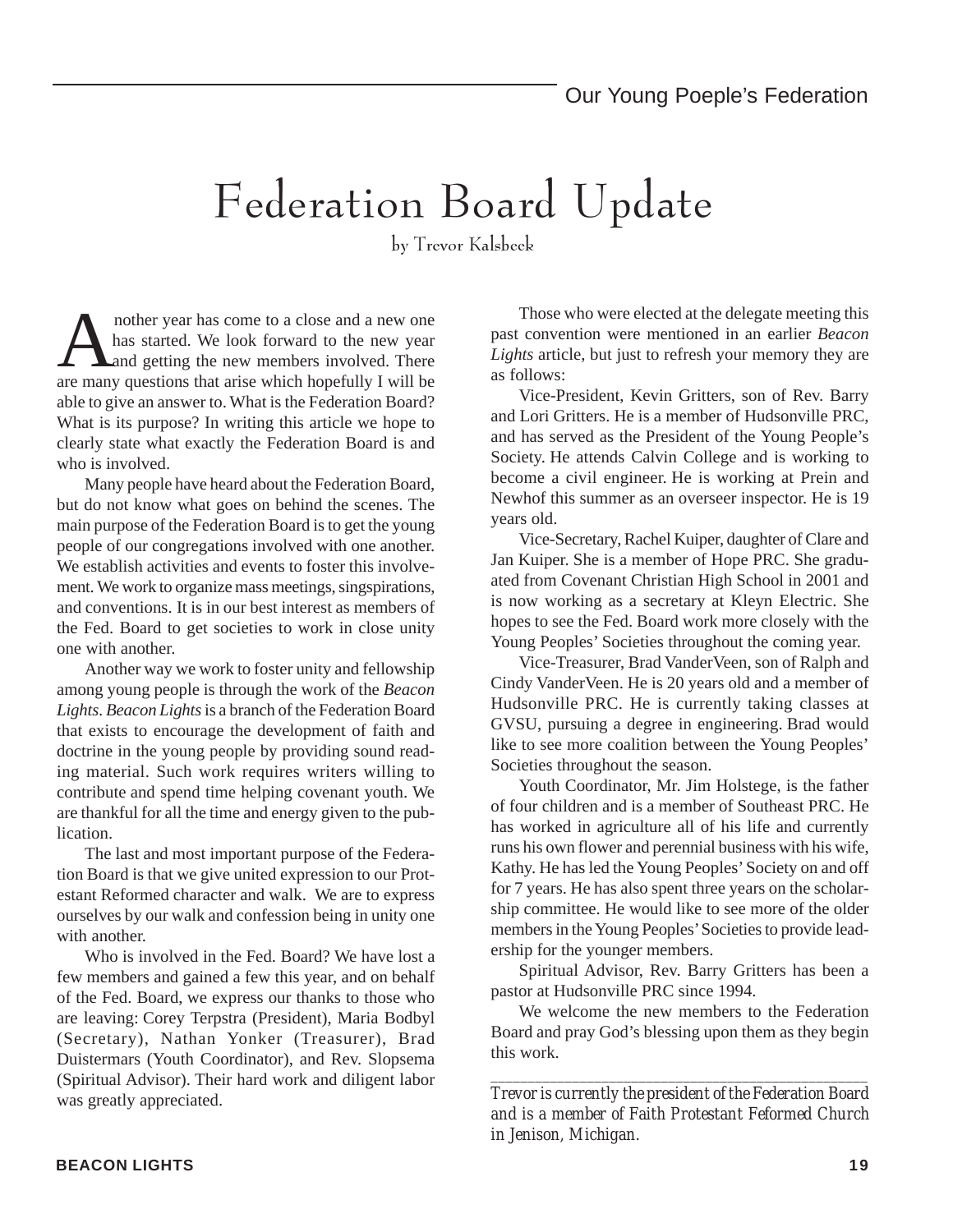# Finding Fulgurites

by Deane Wassink

I have looked and looked for fulgurites with no success up to this point in time. One of these days I am going to find a beautiful specimen. Sadly, I have probably been in the vicinity of this elusive creature without have looked and looked for fulgurites with no success up to this point in time. One of these days I am going to find a beautiful specimen. Sadly, I have probknowing it was there. Have you ever seen one? Do you know what a fulgurite is? I call this a creature because the Creator of the heavens and earth makes fulgurites in the most fascinating way. If you know something about Latin you might have guessed. "Fulgur" means lightning.

Lightning is a fascinating study in itself. Lest I steal my own thunder for a later article, I'll be brief here. Lightening strikes the earth about one hundred times a second. It is the movement of the positive and negative charges of electricity in the air between clouds or from the clouds to the ground. The strokes of lightning travel at the speed of light 186,282 miles per second. They discharge about a hundred million volts of electricity and heat the air in their path to more than sixty thousand degrees F.

When lightning strikes sand or certain kinds of rocks the tremendous heat melts the material in its path. When the melted material solidifies it creates a permanent record of the passing of the lightning. It creates a "tube" of natural glass that is called a fulgurite. In the dunes the loose sand around this "tube" can be blown away by the wind or washed away with the rain to expose the fulgurite.

Fulgurites are like tubes of the finest blown glass, and just as delicate. A kind and helpful naturalist from the Indiana Dunes State Park allowed me to examine closely several specimens that were discovered there. The outside had a bubbly gray look. It felt like sandpaper because sand grains were imbedded in the outside of the tube, which was an inch or less in diameter and thin as paper. The inside is smooth rippled glass. Apparently, the lightening hits the ground and melts its way deeper and deeper. Then, the tube seems to shrink slightly as the molten glass solidifies. The fulgurites resemble two to three foot long icicles with a similar meandering shape. Their diameter is typically from one-half to two inches, which the scientists say is the size of a bolt of lightning.

It is amazing to think that all the brilliance and power of lightning is focused in such a small diameter of energy.

Because they are so fragile, fulgurites are usually broken when they are found. Sometimes they can be dug out and preserved by working very carefully. They are so fragile that they disappear when they are blasted by the blowing sand. They can be broken like a fragile glass Christmas ornament. Perhaps you can now understand how difficult it is to find fulgurites in the dunes. I wonder if I walked over them in years past before I knew they existed? One of these days I hope to find a beauty! Until then, I'll keep looking.

### Fulgurite

*A fulgurite a rare thing is, A hidden treasure, easy to miss. Looking, I've cast my eye around, Yet, it's elusive and can't be found.*

*I'm told they're found on the dunes crest, To look on the one higher than the rest. I think it's because they're closer to heaven there, As the Lord reached down to show us His care.*

*Only He such a delicate creature can make, As the sky and the earth around shakes; By touching the earth with His finger, A sign of His passing before us lingers.*

*Like delicate blown glass, gray in color, The fulgurite looks and feels like no other. Often sought, but rarely found, Till, its Maker uncovers it in the ground.*

*The Lord another treasure makes from the earth, Compared to the fulgurite of much greater worth. With His finger He causes the dust to raise, In awesome wonder reveals a saint to His praise.*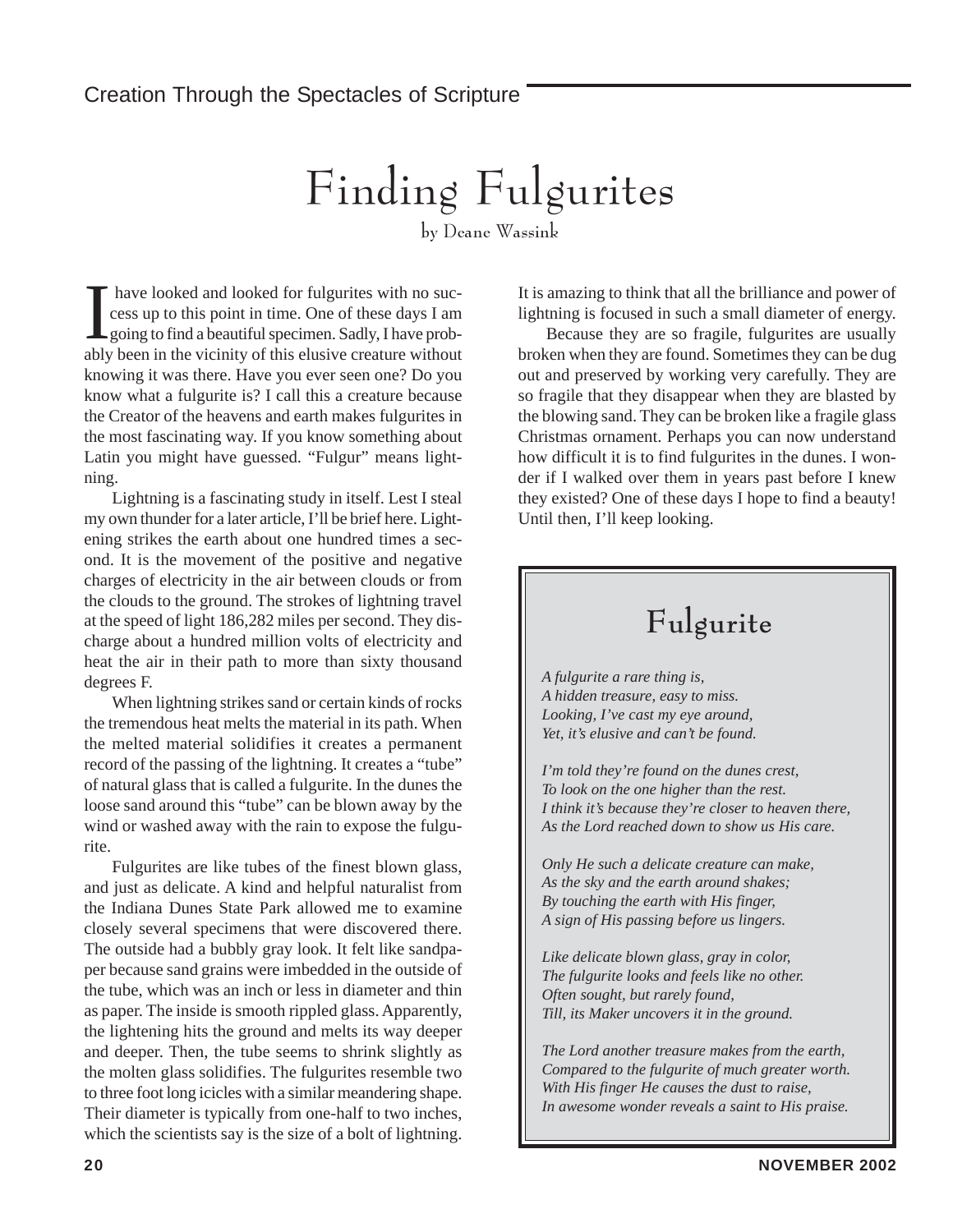My family wonders what I would do with a fulgurite if I did find one. (Kind of like the dog finally catching the car he has been chasing.) Admittedly, part of the fun is the chase. The thrill of discovery would be exciting, too. My intention would be to put my discovery in a display case for others to see. That way others could be amazed by and rejoice at this beautiful and unique glasswork made by the finger of the Creator Himself. Then, they too, could wonder at the greatness of the God we serve.

It seems to me that one of the primary reasons why we are to study and learn about the creation around us is for the purpose of witnessing. Learning about the wonders of the world around us gives us a connection point to talk about the Creator of that wonder and the greatest Wonder, Jesus Christ. We should never take that revelation for granted. Shame on us if we fail to pass on the excitement of studying the creation to our children. ❖

*\_\_\_\_\_\_\_\_\_\_\_\_\_\_\_\_\_\_\_\_\_\_\_\_\_\_\_\_\_\_\_\_\_\_\_\_\_\_\_\_\_\_\_\_\_\_ Deane is a member of First Protestant Reformed Church in Holland, Michigan.*

Where We Stand

### Dispensationalism (I)

by Rev. Ronald Hanko

Supensationalism, also known as Darbyism (af-<br>ter John Darby, the founder both of<br>Dispensationalism and of the Brethren move-<br>ment) Brethrenism and Sco-fieldism is the most seriter John Darby, the founder both of Dispensationalism and of the Brethren movement), Brethrenism, and Sco-fieldism, is the most serious of all errors regarding the millennium. In fact, it is not just a certain teaching about the millennium and the future, but a whole erroneous theological system.

The name comes from the fact that Dispensationalism divides history into different "dispensations" in each of which God has a different covenant relation with men, each of which ends with man's failure to meet God's requirements. We are now, according to classic Dispensationalism, in the "church age" or dispensation of grace, with only one more dispensation to come, that of the kingdom.

Rather than give a lengthy and detailed description of Dispensationalism, however, we suggest that those of our readers who are unacquainted with its teachings or want a lengthier critique than is offered in these articles, write us for the booklet, *Dispensationalism.* We have limited quantities of this booklet.

Some of Dispensationalism's errors we have already dealt with, i.e.:

(1) its teaching regarding a secret, pre-millennial, pre-tribulation rapture.

(2) its teaching regarding multiple comings of Christ. Some of its teachings we will, God willing, deal with in future articles, i.e.:

1. its belief in multiple resurrections and judgements. 2. its literalist interpretation of Scripture, especially Revelation 20.

The other principal errors of Dispensationalism are:

(1) its method of interpreting Scripture, the end result of which is that the whole Old Testament and some of the New Testament are applied to the Jews, and have no application to New Testament Christians except perhaps as an object of curiosity. The Scofield Bible teaches, for example, that the Sermon on the Mount is not Christian but Jewish. This is contrary to the teaching of Scripture that *all Scripture* is profitable (and applicable) to New Testament Christians (Jn. 10:35; II Tim. 3:16, 17). It is in this connection especially that Dispensationalism has been accused of "wrongly dividing the Word of truth" (cf. II Tim. 2:15), though it claims the opposite.

(2) its strict literalism, which, as one writer points out, is really the literalism of the Pharisees, who could not and would not see that Christ is a *spiritual* King and so crucified Him. This strict (though inconsistently applied) literalism, and opposition to "spiritualizing" is also contrary to the teaching of Scripture (I Cor. 2:13-15; also the many passages in which Scripture itself "spiritualizes" the things of the Old Testament, notably I Pet. 2:5- 9 and the whole book of Hebrews). We hope, God willing, to deal in more detail with this matter of "literalism" in a future article, but would point out, that while Scripture must be interpreted carefully and soberly, there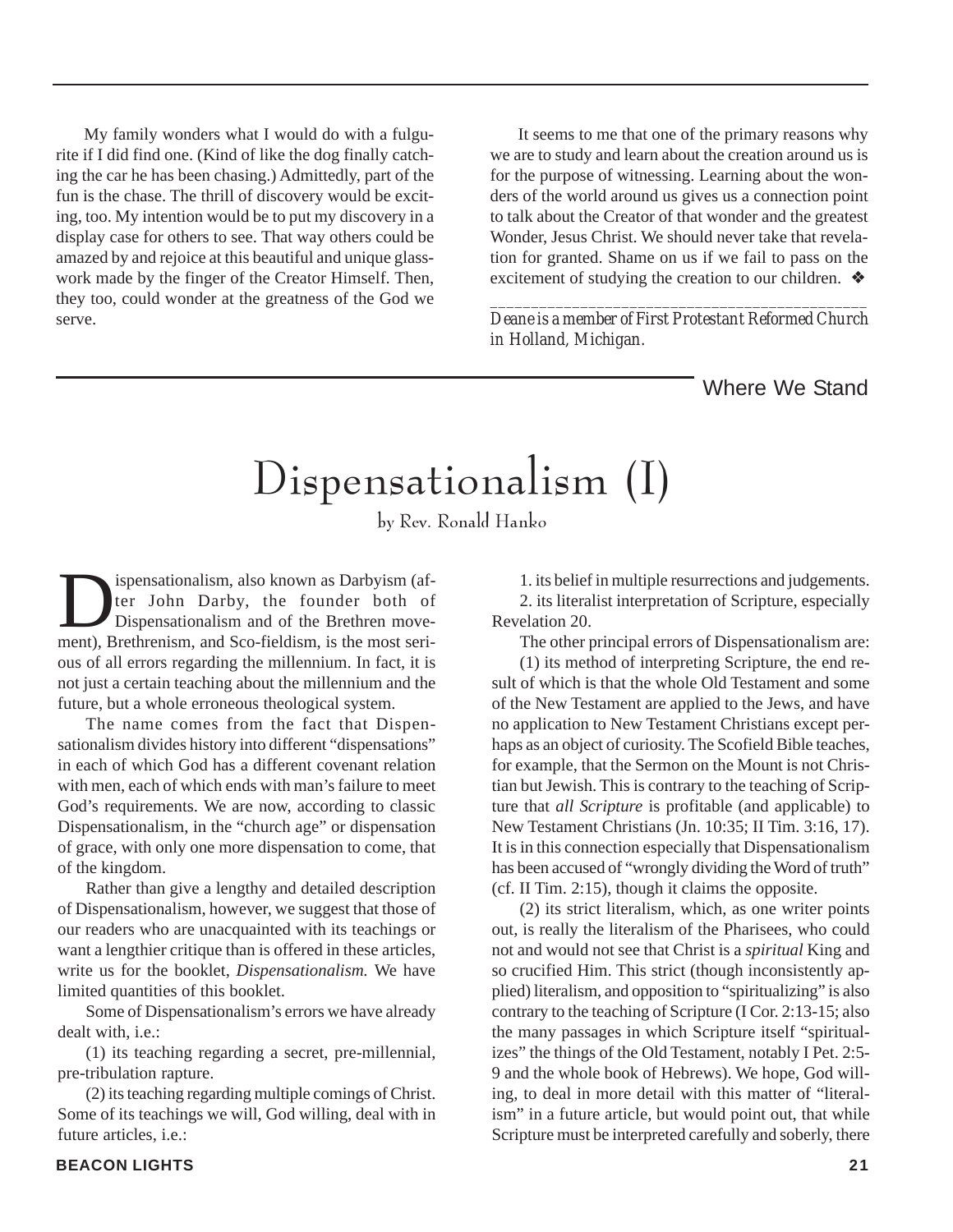are things which *cannot* be taken literally, e.g., the white stone of Revelation 2:17.

We will continue to point out these errors in the next issue. ❖

Church History

Mayflower Church by J.P. deKlerk

Many people do not even know that it exists,<br>but in Amsterdam at the "Begijnehof" stands<br>has the name "The Mayflower Church" or "The Pilgrim" but in Amsterdam at the "Begijnehof" stands a British Reformed Church, built in 1607. It has the name "The Mayflower Church" or "The Pilgrim Church," because in 1620 the "Pilgrim Fathers" (also called "the Puritans") gathered here before they left for America. Their leader was Robert Browne, the ship, the well known Mayflower. (See the picture of the Mayflower Church on the front cover.)



*\_\_\_\_\_\_\_\_\_\_\_\_\_\_\_\_\_\_\_\_\_\_\_\_\_\_\_\_\_\_\_\_\_\_\_\_\_\_\_\_\_\_\_\_\_\_\_\_\_*

### The Village Church of Emmen by J.P. deKlerk

I mmen is nowadays a city, but the old State Reformed Church is still called the Village Church, In the center. I know the place very well, because my grandparents lived there and each year, I spent my summer holidays there; occasionally Easter and Christmas also. If my grandfather was in good health, we walked every Sunday to the Synodical Reformed Church and passed by this old building. I made the drawing in 1940. At the side there was a bench where elderly people could have a rest and a chat. The church had a very high ceiling inside; I had a look around once when a cousin



was baptised there. Emmen is situated in the southeastern part of the province of Drente. Centuries ago, when The Netherlands as a country did not yet exist, the sea came all the way to Emmen, which laid high above surrounding swampland, with graves made of huge stones (called hunebedden) made by people nobody has ever seen. The small settlement was first called Embini and is mentioned in a document dated 1137.❖

*\_\_\_\_\_\_\_\_\_\_\_\_\_\_\_\_\_\_\_\_\_\_\_\_\_\_\_\_\_\_\_\_\_\_\_\_\_\_\_\_\_\_\_\_\_\_\_\_\_\_ J.P. deKlerk is an author and journalist from Ashhurst, New Zealand.*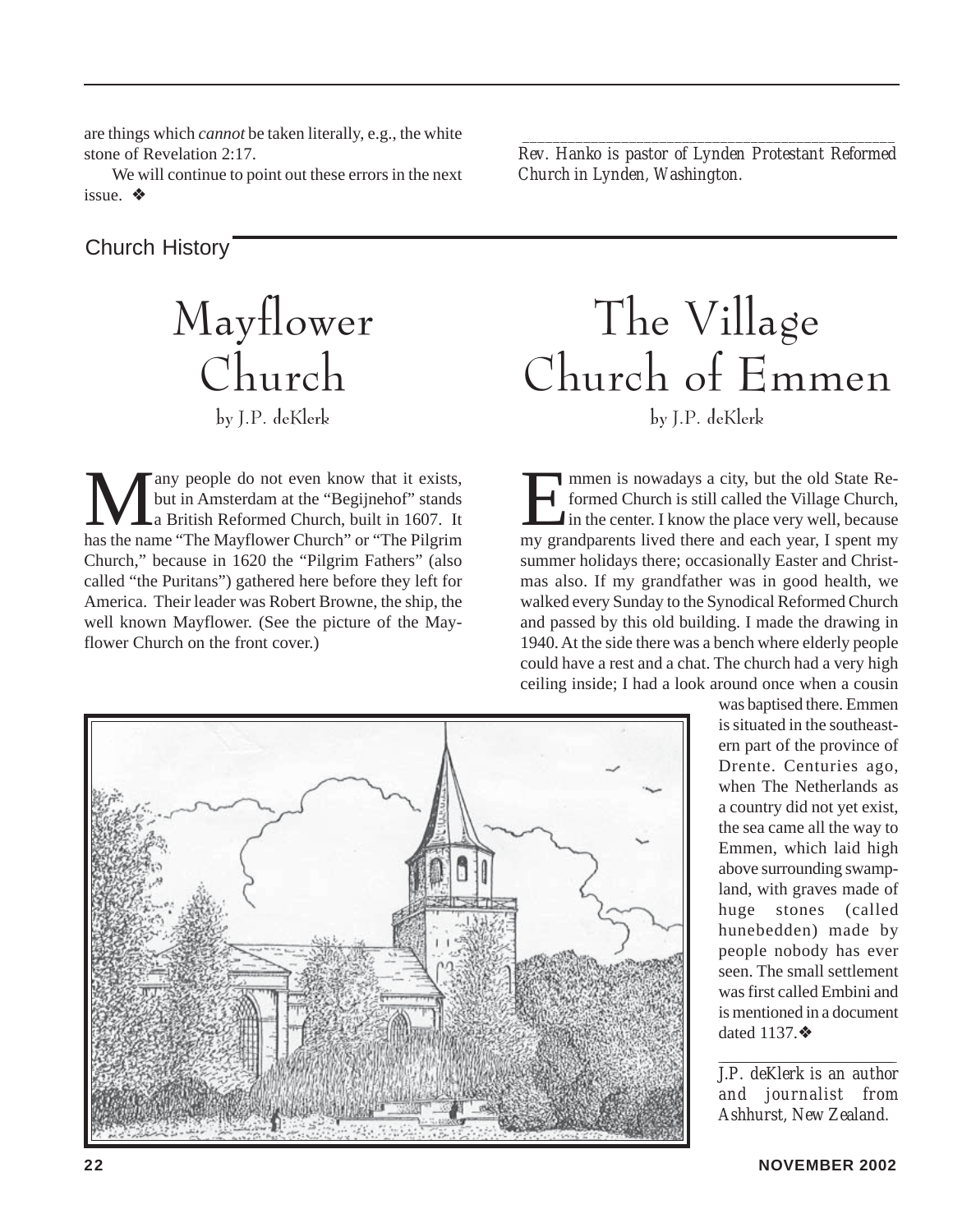### The Package

It was in the black of night that a cloaked figure approached the castle wall. An owl hooted. A cricket chirped. But that was all that could be heard. A satchel was opened and a package was withdrawn. The figure held it and peered up into the darkness, up to the top of the wall…

The chill of late autumn enveloped the watchman at the castle gate. A bird. A cricket. It was a very quiet night. He yawned. He never heard the package land inside the walls that he was guarding. He never heard the retreat from the grounds he was supposed to watch…

*"We believe that our salvation consists in the remission of our sins for Jesus Christ's sake*…*"*

"We believe that we have no access unto God, but alone through the only Mediator and Advocate, Jesus Christ<sup>"</sup>

Such were the precious words wrapped up within the package that was thrown over the castle wall. It was a confession of faith. The people of God were being persecuted. They were being killed for their faith. But did the rulers really know what these people believed? They believed in God. They even believed in submitting to rulers. Maybe this confession would help their persecutors understand…

the guards changed their watch. But what was this? Something was on the ground, a package of some sort…

# $\mathbb{R}^{1}$   $\mathbb{R}^{1}$   $\mathbb{R}^{1}$   $\mathbb{R}^{1}$   $\mathbb{R}^{1}$   $\mathbb{R}^{1}$   $\mathbb{R}^{1}$   $\mathbb{R}^{1}$   $\mathbb{R}^{1}$   $\mathbb{R}^{1}$   $\mathbb{R}^{1}$   $\mathbb{R}^{1}$   $\mathbb{R}^{1}$   $\mathbb{R}^{1}$   $\mathbb{R}^{1}$   $\mathbb{R}^{1}$   $\mathbb{R}^{1}$   $\mathbb{R}^{1}$   $\mathbb{$

. . . let it shine!

by Connie Meyer

The rulers did not like this confession. They hated its God, the God Who saves by grace alone. Their own god saved with help from themselves. They hated the people of this sovereign God even more.

❋ ❋ ❋ ❋

Such is the story of the night of November 1, 1561, the night the Belgic Confession was tossed over the wall of the castle in Doornik. Such is the story of God's people from righteous Abel to the tribulation of the saints at the end of time. But such is our comfort: God Himself put that enmity and hatred there. God divides—and God has the victory. Indeed, He is sovereign and in control.

*"And I will put enmity between thee and the woman, and between thy seed and her seed; it shall bruise thy head, and thou shalt bruise his heel" (Gen. 3:15)*. ❖



**BEACON LIGHTS 23**